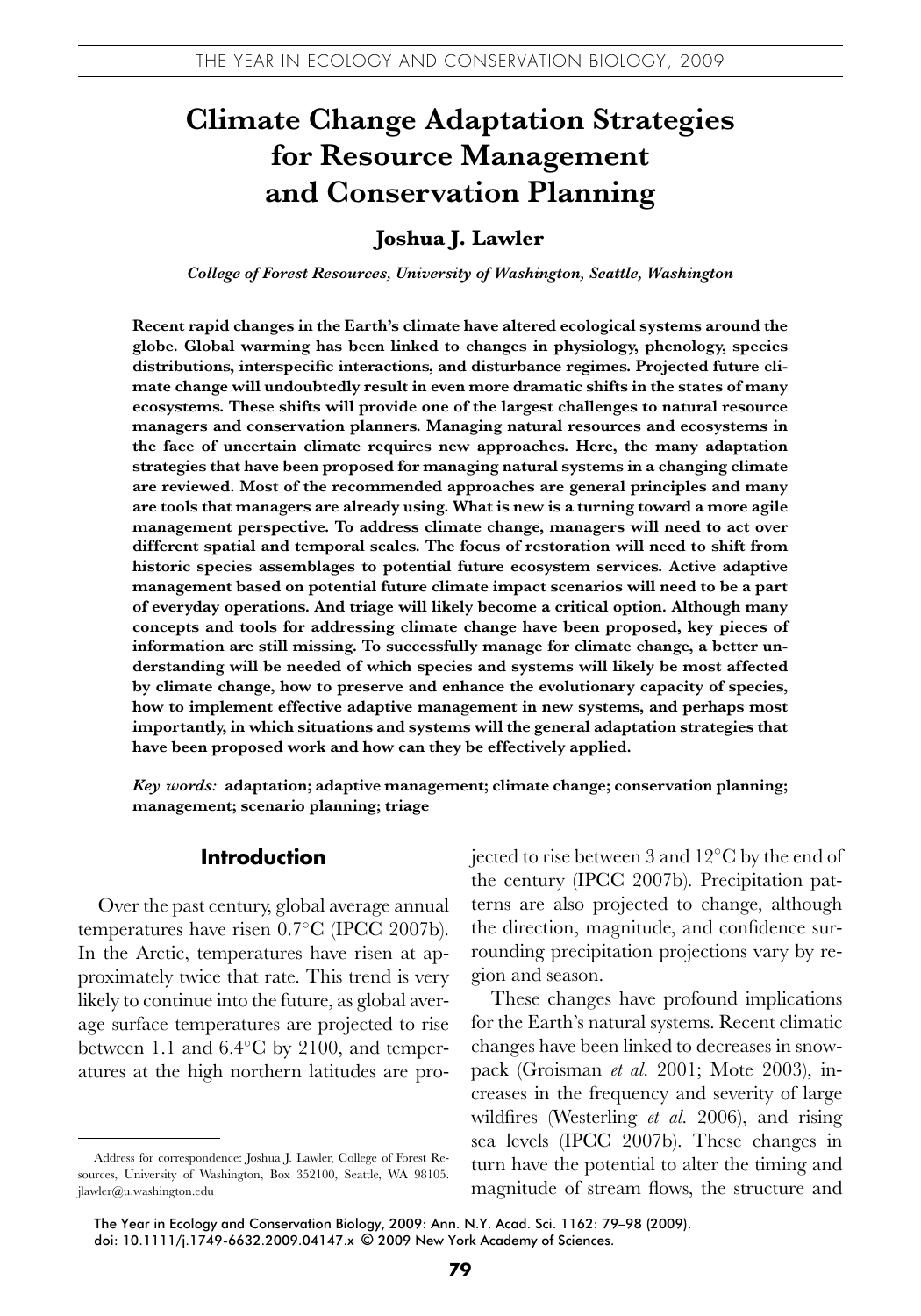composition of vegetation communities, and the nature of coastal systems. As temperatures and sea levels continue to rise, many ecosystems will undergo significant changes. Coastal wetlands will be inundated, alpine zones will shrink, and some wetlands, ponds, and lakes will dry up (IPCC 2007a).

Many ecological systems are already showing the effects of recent climatic changes (Walther *et al.* 2002; Parmesan and Yohe 2003; Root *et al.* 2003; Parmesan 2006). The most well documented changes include changes in phenology, species distributions, and physiology. Recent phenological changes have been observed in many different ecological systems (Sparks and Carey 1995). Spring events, for example, have been occurring 2.3 days earlier per decade over the last century (Parmesan and Yohe 2003). Plants are flowering and fruiting earlier (Cayan 2001), birds are laying eggs earlier (Brown *et al.* 1999; Crick and Sparks 1999), and some amphibians are mating earlier (Beebee 1995; Gibbs and Breisch 2001). Changes in phenology have the potential to decouple interdependent ecological events, resulting in changes in species interactions, community composition, and ecosystem functioning (Stenseth and Mysterud 2002).

The paleoecological record indicates that species have shifted their geographic ranges in the past in response to changes in climate (Brubaker 1989; Davis and Shaw 2001). More recent records indicate that species have also shifted their distributions in response to recent climate change. Many species of plants, birds, butterflies, and amphibians have shifted their distributions in patterns and at rates that are consistent with recent climatic changes (Parmesan 2006). In general, these species are shifting their ranges upward in elevation and poleward in latitude (Parmesan *et al.* 1999; Thomas and Lennon 1999; Seimon *et al.* 2007; Lenoir *et al.* 2008). In a few cases, population and even species extinctions have been attributed to recent climatic changes (Pounds*et al.* 1999). As species move in response to climate change, new communities will form, new invasive species will emerge, and ecosystem functions will be altered.

Plants, corals, and other organisms have clear physiological responses to climate change. Increased atmospheric  $CO<sub>2</sub>$  concentrations can result in increased water-use efficiency in plants. Because different species will respond differently to increased  $CO<sub>2</sub>$ , differential increased water-use efficiencies will likely result in shifts in competitive relationships and changes in plant communities (Policy *et al.* 1993). Many corals are extremely sensitive to changes in temperature. Increases of just a few degrees for even a short period can result in bleaching (a loss of the coral's symbiotic zooxanthellae and their photosynthetic pigments). Extensive bleaching events have occurred during the past 20 years in several regions around the globe (West and Salm 2003). Several species of fish also have well-documented thermal thresholds for survival at different life stages (e.g., McCullough 1999; Moyle 2002). Even small changes in temperature have the potential to affect population dynamics and habitat use for many species.

Managing natural systems in the face of such widespread change is a daunting task. Perhaps the largest challenge for mangers is making decisions based on limited and often highly uncertain projections of future climate impacts (Lawler *et al.* in press-b). Over the past 10 to 20 years, researchers have begun to suggest ways that managers and planners can begin to address climate change. Here, I summarize these recommendations. I begin with an overview of the general, largely conceptual, recommended adaptation strategies. I go on to describe some of the more specific suggestions that have been made for addressing climate change in freshwater, marine, and terrestrial systems. Although many of the recommended approaches for addressing climate change are already used to manage resources and protect biodiversity, effectively implementing these approaches will require new perspectives. I conclude with a brief discussion of the most pressing research needs for successfully developing and implementing adaptation strategies.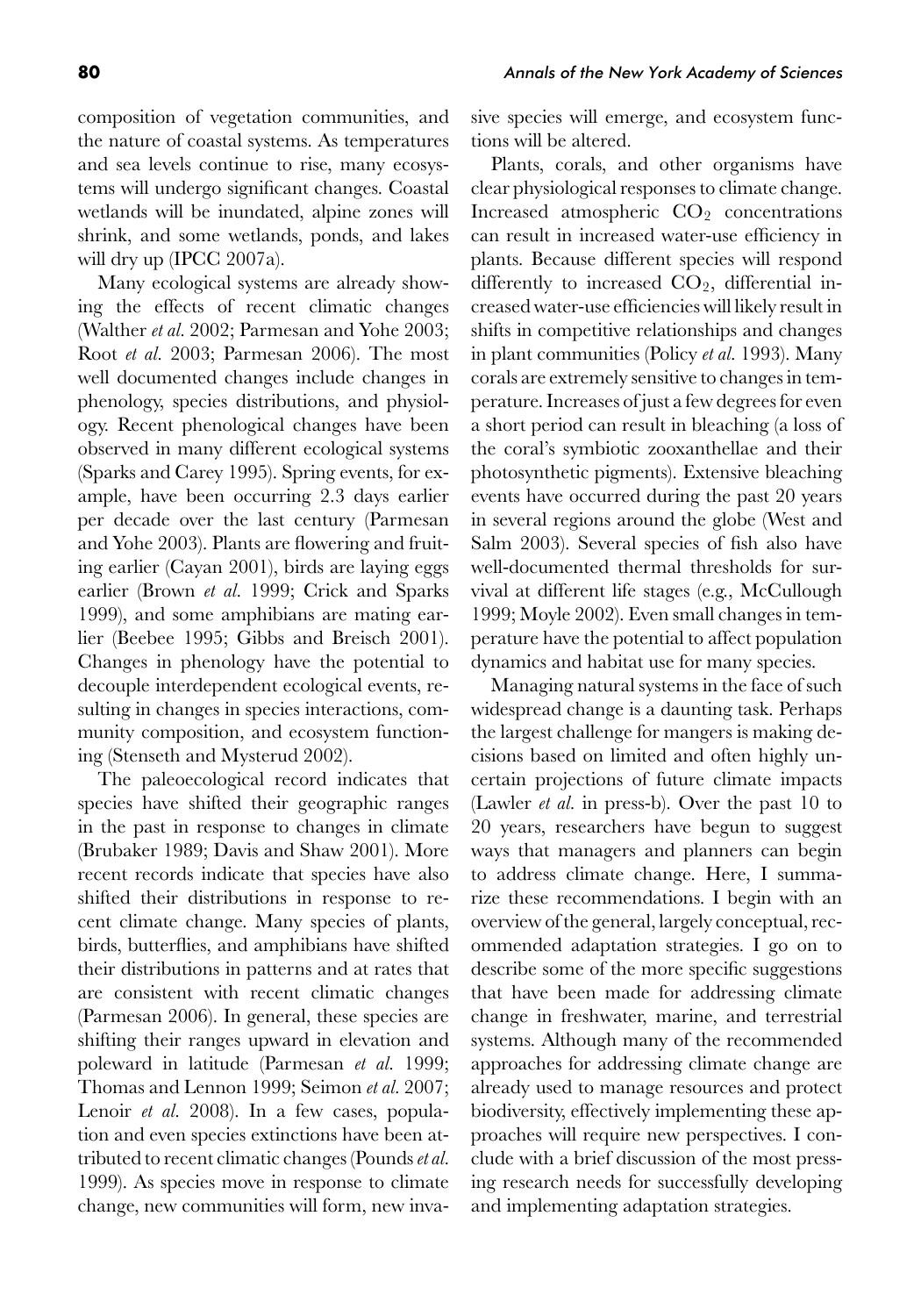# **General Strategies for Addressing Climate Change**

The vast majority of the proposed strategies for managing resources in a changing climate are general concepts. These concepts can be loosely grouped into three basic types of strategies: those promoting resistance, resilience, and change (Millar*et al.* 2007). Resistance is the ability of a system to remain unchanged in the face of external forces. Resilience can be defined as the ability of a system to recover from perturbations (Holling 1973). A resilient system will change in response to external forces but will return to its original state. With respect to climate change, systems that are more resilient are those that are better able to adapt to changes in climate. Resilient systems will continue to function, albeit potentially differently, in an altered climate. Less resilient systems will likely undergo messy transitions to new states, resulting in the loss of ecosystem functioning, populations, or even species. Strategies that promote change are those designed to help move a system from one state to another. The most commonly recommended strategies for promoting resistance, resilience, and change are briefly discussed below.

# Removing Other Threats and Reducing Additional Stresses

Perhaps the most obvious approaches to increasing resilience are the removal of other, non-climate-related threats to a species or system and reducing other stresses on species. Decreasing the impact of exotic species, habitat loss and fragmentation, overharvest, and other threats generally results in larger populations that will likely be better able to absorb perturbations (Rogers and McCarty 2000; Noss 2001; Soto 2001; Hansen *et al.* 2003). Not only do other threats reduce the ability of a population or system to respond to or to absorb new impacts, but in many cases, climate change may exacerbate the effects of other threats. For example, increases in temperature may increase toxicity of pesticides or the infection rates and severity of diseases (Kumaraguru and Beamish 1981). Likewise climate change may increase competitive pressure from invasive species, as some invasive species may benefit from increased atmospheric  $CO<sub>2</sub>$  concentrations or changes in temperature or precipitation, allowing them to spread and/or outcompete native species (Dukes and Mooney 1999; Schlesinger *et al.* 2001; Zavaleta and Royval 2001; Rahel and Olden 2008).

Environmental stresses may also reduce the resilience of individuals and populations to climate change. For example, *Drosophila melanogaster* exposed to parasitic attacks while in the larval stage were more susceptible to desiccation that those not exposed to parasitic attacks (Hoang 2001). Similarly, streamside salamanders, *Ambystoma barbouri*, exposed to the herbicide atrazine were more susceptible to desiccation than were unexposed salamanders (Rohr and Palmer 2005). Removing or reducing existing environmental stresses and threats to populations or species will, in some cases, enhance their resilience to climate change.

#### Expanding Reserve Networks

Protected areas are arguably one of the best ways to conserve biodiversity. However, climate change will challenge the ability of the current reserve network to provide protection when the climate shifts so much that plants and animals no longer thrive where their current reserves are located (Peters and Darling 1985). Many researchers have suggested expanding reserve networks to give systems and species room to move and places to go (Halpin 1997; Shafer 1999). Increasing redundancy in the reserve network can also increase resilience by providing more opportunities in different places or chances in which species or communities might persist. Some have recommended increasing the size of existing reserves, adding buffers around existing reserves, and adding larger reserves to reserve networks (Halpin 1997; Shafer 1999; Noss 2001) (Fig. 1A). Larger reserves are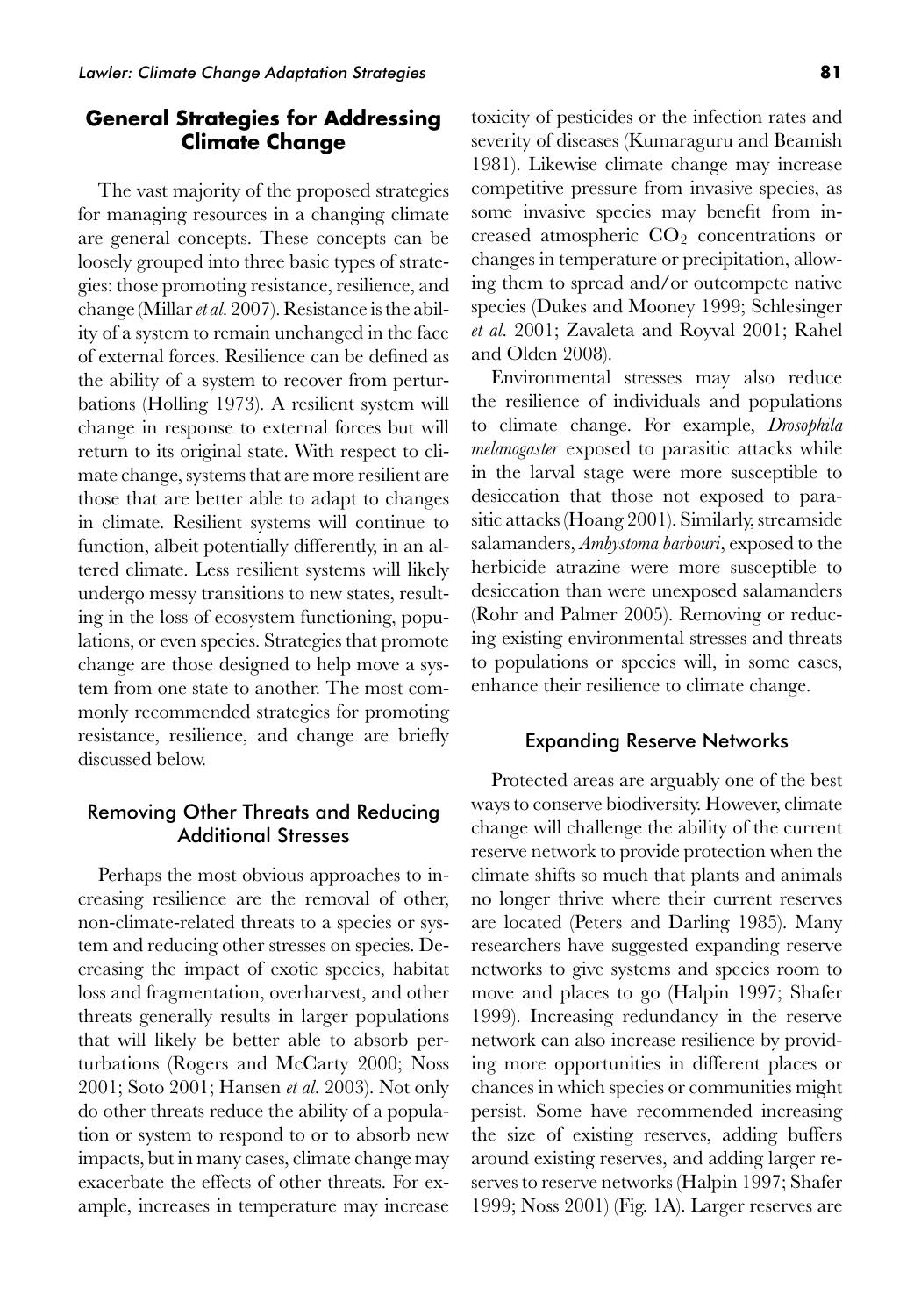

**Figure 1.** Proposed strategies for augmenting existing reserve networks to address climate change. Additional reserves can be placed (**A**) to enlarge existing reserves, (**B**) to span climatic or edaphic gradients, (**C**) to facilitate directional species movements in response to increasing temperatures, and (**D**) to help connect existing reserves. Existing reserves are represented by darker shapes, and new reserves are represented by lighter shapes.

likely to preserve a greater diversity of environmental conditions and allow for movement within the reserve. Coastal systems in particular will require large reserves that extend inland, allowing species to shift as sea levels rise.

Simply developing more and larger reserves might not be enough if they are not located in the right places. One more strategic possibility entails locating reserves so that they capture the most potential for habitat heterogeneity under any climate scenario. Such areas would cover diverse topographic, edaphic, and hydrologic conditions (Halpin 1997). Placing large, long reserves across biotic transition zones such as ecotones may allow for the continued protection of that transition as it shifts with climate change (Fig. 1B). Others have suggested placing reserves at the poleward edge of species ranges (Shafer 1999), arranging reserves longitudinally (Pearson and Dawson 2005) (Fig. 1C), and placing new reserves between existing reserves to facilitate connectivity (Fig. 1D).

Ideally, ecological forecasting could be used to identify sites that would best protect biodiversity in a changing climate (Hannah 2008). Dynamic global vegetation models (DGVMs; e.g., Cramer*et al.* 2001; Bachelet *et al.* 2003) and climate-envelope models (Pearson and Dawson 2003) have been used to assess the ability of reserves or reserve networks to protect species under different climate-change scenarios (Scott *et al.* 2002; Burns *et al.* 2003; Araújo *et al.* 2004). A few studies have used such models to suggest reserve networks that would be resilient to climate change. For example, Hannah *et al*. (2007) used climate-envelope models to project species' range shifts in three different regions of the globe in response to climate change and then selected reserves that adequately protected those species in the future. Likewise, Williams *et al*. (2005) used climate-envelope models to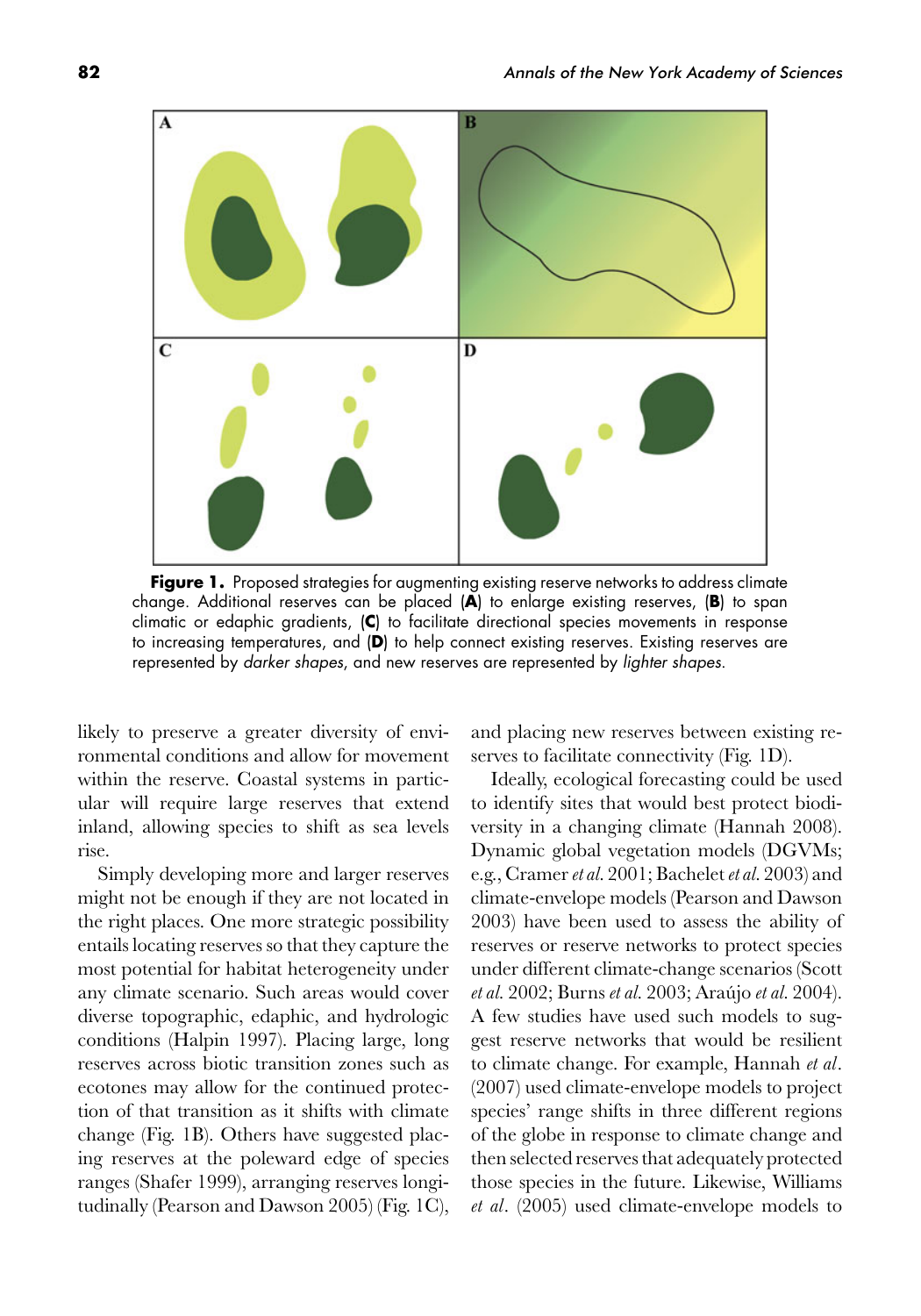identify potential corridors that would allow movement between current ranges and species' potential future ranges. Such approaches rely heavily on the ability of the models to predict species' responses to climate change. Given both the uncertainty in projected future climates and the uncertainty inherent in most relevant ecological forecasting approaches (e.g., Thuiller 2004; Lawler *et al.* 2006), use of these models for the selection of reserves will require, at the very least, that meaningful uncertainty estimates are evaluated in conjunction with, or incorporated into, the future projections. A second limitation of this approach is that data will be lacking for the vast majority of biodiversity, and reserve selection based on this approach is likely to be biased toward well-studied species with ample data.

One alternative to using predicted shifts in species' ranges or changes in vegetation is to use projected changes in climate alone or in conjunction with static elements of the environment to determine where conditions are likely to be more or less constant. Saxon *et al*. (2005) used a combination of edaphic conditions and projected future climates to identify environments that would likely change more and those that would likely change less. Reserves could be located in areas projected to experience less change, or in areas that connected shifting environments. Such an approach relies on projected future climatic conditions, and thus is still imbued with uncertainty, albeit less uncertainty than approaches that involve additional climate-envelope or DGVM modeling.

Another alternative that has been proposed is to base reserve selection on the underlying edaphic conditions and/or current climatic or bioclimatic gradients. Bedrock, soils, topography, and climatic gradients largely define the natural distribution of flora, fauna, and ecosystems. By protecting diverse combinations of these factors, it may be possible to preserve the ecological stage on which new players (species) will find themselves in future climates. One such approach that captures current climatic gradients would be to select multiple reserves

for a given species that protect a wide range of climatic conditions within that species' range (Pyke *et al.* 2005; Pyke and Fischer 2005).

#### Increasing Connectivity

In the past, species have moved across continents as climates changed and glaciers advanced and retreated (Davis and Shaw 2001). One of the biggest differences between those historic periods and today is that humans have dramatically altered the Earth's surface. Agricultural lands, roads, dams and water diversions, urban areas, and residential development all act as barriers to movement for some species. These barriers will make it difficult for many species to move from areas that become unsuitable or to occupy new climatic zones or habitats that emerge in the future. Using a combination of statistical climate-envelope modeling and mechanistic dispersal models, Iverson *et al*. (2004) explored the potential of five eastern American tree species to colonize newly emerging climatic space over a 100-year period. None of the five species was able to colonize more than 15% of the areas projected to be suitable under future climates. Such work implies that the number of species that are able to move successfully in response to today's anthropogenic climatic changes will be a small fraction of the number that were able to move in response to historic climate shifts.

The highly fragmented nature of today's landscapes has led many conservation biologists to promote increasing connectivity among protected areas to enhance movement in a changing climate (Shafer 1999; Noss 2001; Hulme 2005; Welch 2005). Most of the research and discussion on connectivity has focused on wildlife corridors, although some work has addressed corridors for plants (e.g., Williams *et al.* 2005). Almost all of this work has taken a species-by-species approach to corridors. Such an approach is justified, given that corridors, like habitat, are species-specific concepts. The ability to move through a corridor depends on species-specific behavior and habitat affinities.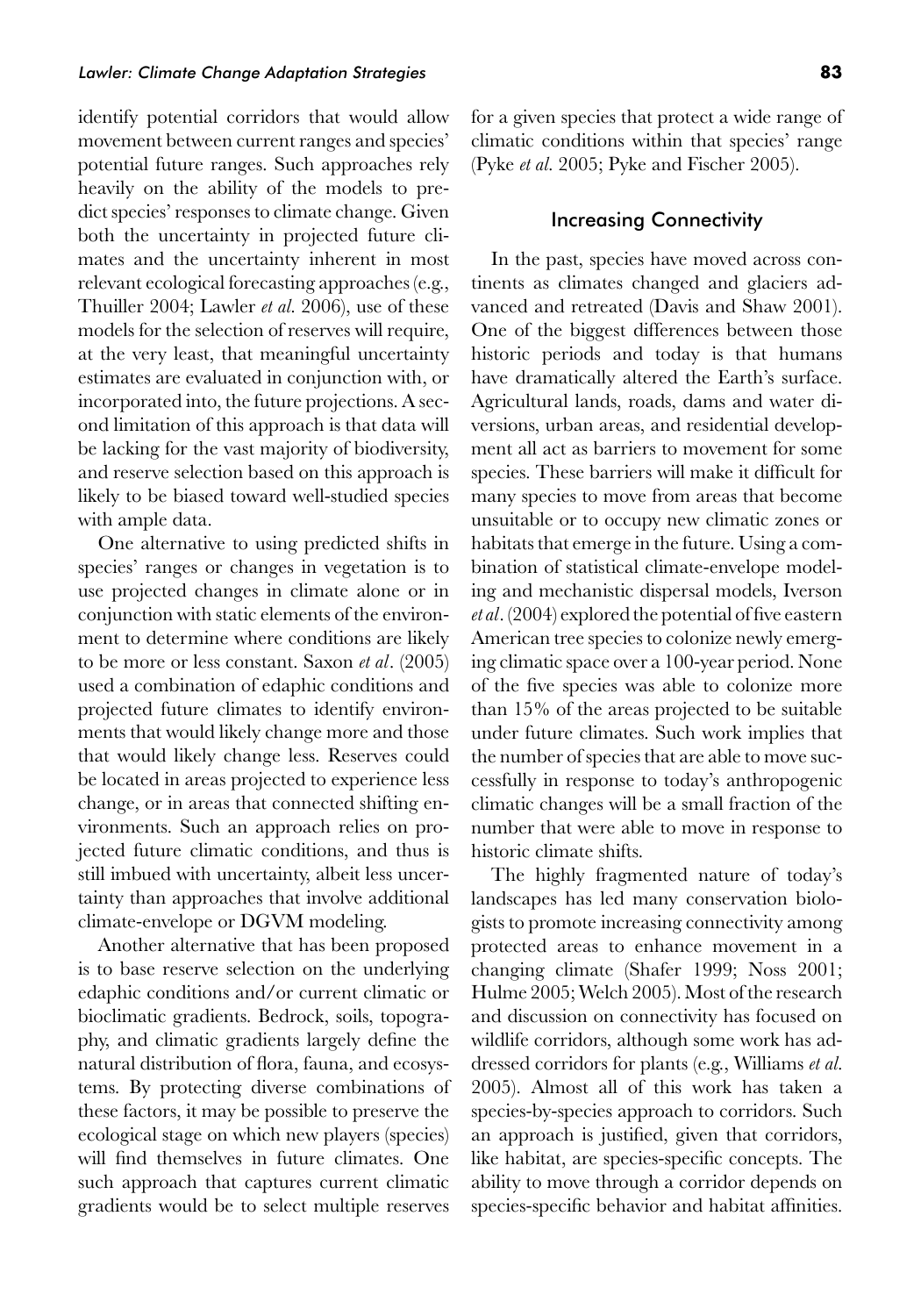Given that many species, with diverse habitat requirements and dispersal abilities, will need to move in response to climate change, speciesbased corridor approaches may not be adequate or feasible (Hulme 2005).

Two additional approaches to increasing connectivity have been proposed. First, as mentioned earlier in this chapter, small steppingstone reserves can be placed between larger preserves to facilitate movement (Shafer 1999) (Fig. 1D). This approach may provide connectivity for a more general group of species than species-specific corridors, but small reserves will be limited to a small range of environmental conditions, and thus may only provide habitat for select and potentially small groups of species. Similarly, new reserves, whether they are small or large, can be placed in close proximity to existing reserves to facilitate movement (Halpin 1997). The second approach is to manage the lands or waters between protected areas in ways that allow the most species to move through these spaces. Such approaches have been referred to as softening or managing the matrix (Franklin *et al.* 1992; Noss 2001). Some combination of matrix management, stepping-stone reserves, and corridors will likely allow the most movement in response to climate change.

## Restoring Habitat and System Dynamics

Clearly, the restoration of ecosystem functioning and habitat in degraded areas plays a key role in increasing resilience for systems and species. Many have highlighted the need to restore functioning ecosystems to address climate change (Hartig *et al.* 1997; Mulholland *et al.* 1997; Joyce *et al.* 2008; Peterson *et al.* 2008). However, climate-induced changes in hydrology, disturbance regimes, and species distributions will make restoration goals moving targets, thereby challenging the way restoration is typically done (Harris *et al.* 2006).

Climate change calls into question two of the basic tenants of restoration (Harris *et al.* 2006). First, most current restoration aims to

return a system to historic or predisturbance conditions (Swetnam *et al.* 1999). In some cases, this may still be a viable option. However, for many systems, climate change will make it costly if not impossible to recreate past ecological states. Changes in atmospheric  $CO<sub>2</sub>$  concentrations will likely alter competitive relationships between plant species in multiple ways (Schlesinger *et al.* 2001). For example, increased water-use efficiency due to increased atmospheric  $CO<sub>2</sub>$  concentrations may allow trees to move into more arid environments, shifting shrublands to woodlands and woodlands to closed-canopy forests. Trying to maintain a shrubland in such an area of transition will be costly and potentially ineffective. Second, much current restoration takes a species-based approach, focusing on restoring species composition. Successfully restoring specific species assemblages will require relatively accurate predictions of which sites will be suitable for which species in the future and how those species will interact under projected climatic conditions. Given the uncertainty inherent in future climate projections, our limited knowledge of species-specific responses to climate change, and the inherent uncertainties in most ecological forecasting tools, it is unlikely that we will soon have future predictions that are accurate enough to successfully describe specific species assemblages at a given site in the distant future.

Harris *et al*. (2006) suggest a shift away from restoring historic conditions and specific species assemblages. As an alternative to these traditional approaches, they propose restoring process instead of structure. By focusing on ecosystem services instead of species composition, ecosystems can be managed in a more flexible way in which species assemblages change with changing climates, but ecosystem functioning—although the nature of those functions might change—is preserved. Several suggestions have been made for restoring disturbance regimes, river and streamflow regimes, and wetland hydrology (Hartig *et al.* 1997; Noss 2001; Harris *et al.* 2006).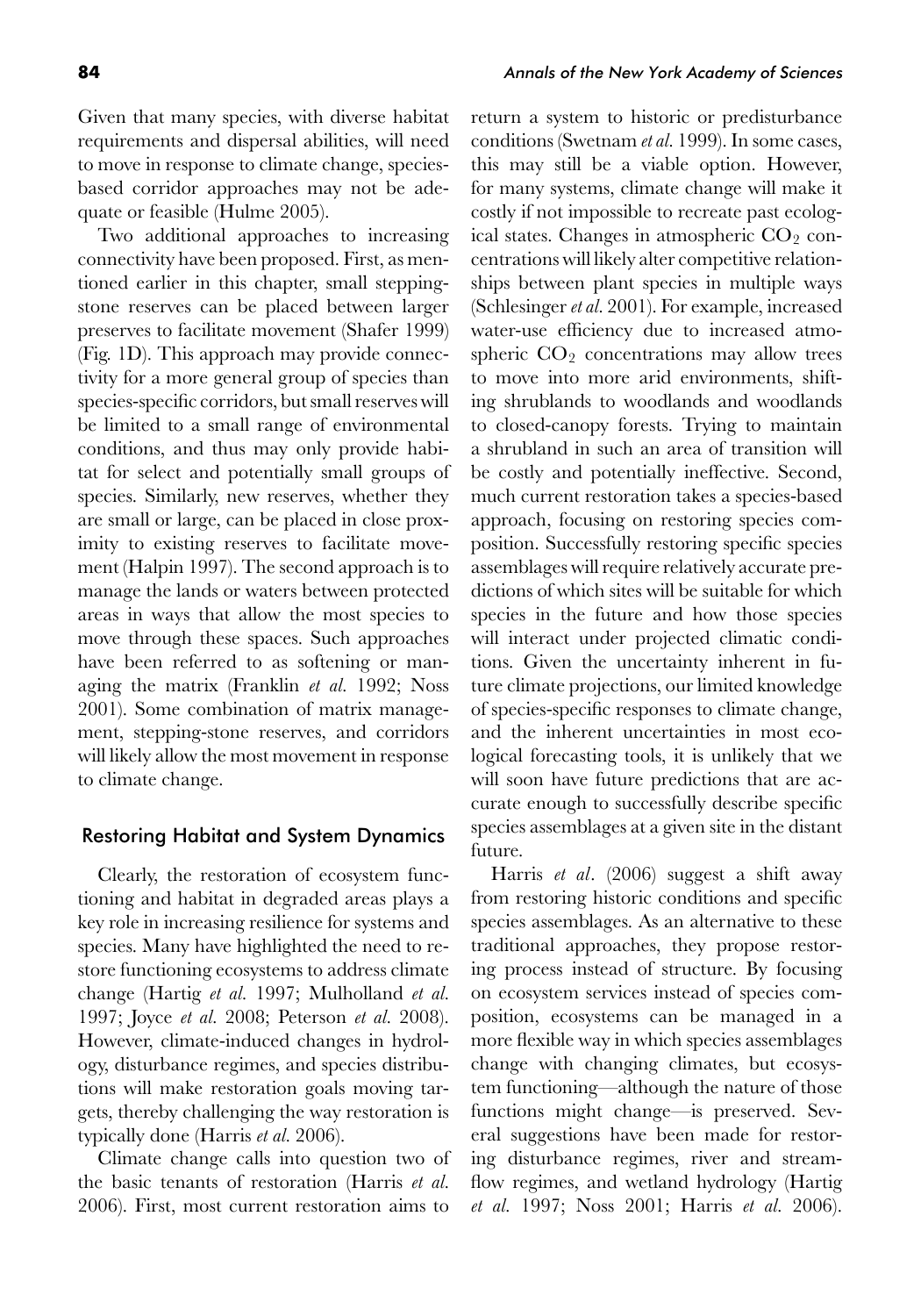Concentrating on the abiotic aspects of systems will help to prepare sites and systems for new conditions and new sets of species.

Although ecological models may not yet be able to provide accurate enough predictions of future species assemblages to allow managers to concentrate all of their efforts on a few key species, models are currently accurate enough to inform restoration efforts. Climate-envelope models and DGVMs can provide an estimate of how the species composition at a site might shift over time, giving managers an idea of the types of new species that they might incorporate into restoration actions and the species for which continued preservation at a site might be futile. Simulation models can also be used to explore the potential effects of restoration efforts in a changing climate. Battin *et al.* (2007) integrated the results of climate models, land-use models, hydrology models, and populations models to investigate the potential effects of restoration efforts for Chinook salmon under two different climate-change scenarios. Higher stream temperatures, higher peak winter flows, and lower flows during spawning are likely to lead to decreases in salmon populations. Because changes in flow regimes had the largest effect at higher elevations and restoration efforts were concentrated at lower elevations, their model indicated that the combined effect of climate change and restoration would shift salmon breeding to lower elevations.

#### Adaptive Management

Adaptive management is often cited as a critical approach to addressing climate change (Millar *et al.* 2007; Kareiva *et al.* 2008; Lawler *et al.* in press-b). Adaptive management involves an iterative process in which managers learn from experimental management actions (Holling 1978; Walters and Hilborn 1978). Management actions are applied as experiments, the system is monitored, and actions are then potentially changed to address changes in the state of the system. In theory, adaptive management allows for the management of highly uncertain systems. Thus, it is potentially an ideal approach for dealing with the uncertainties surrounding future climatic changes and future climate impacts (Arvai *et al.* 2006). Adaptive management can be passive or active (Walters 1986; Walters and Holling 1990). Passive adaptive management generally involves building a management strategy based on historic data and then altering that strategy with new data as the system is monitored over time. Active adaptive management involves conscious experimentation, generally exploring the outcomes of multiple management strategies. Both types of adaptive management will likely be needed to address climate change.

Applying adaptive management to address climate change will be an iterative multistep process (Kareiva *et al.* 2008). First, such a process will involve assessing the potential impacts of climate change on a system. This would necessarily be a comprehensive assessment in which as many of the potential ramifications of changes in climate, including changes to disturbance regimes, hydrology, species composition, food resources, phenology, and interspecific interactions are all considered. Second, management actions will need to be designed to address these impacts. These actions should be seen as experiments. In some cases, in which the scale and the nature of the problem are amenable, it will be possible to conduct multiple experiments to explore competing hypothesized effects of climate change or to account for different potential shifts in climate. However, for large-scale management problems, a passive adaptive management approach will be necessary. Third, the system will need to be monitored for both climatic changes and potential system responses. Finally, management strategies will need to be reevaluated and potentially redesigned before the cycle is repeated (Kareiva *et al.* 2008).

Although adaptive management is a very appealing concept and it is often written into management plans, it has been implemented in relatively few instances (Walters 1997). Two of the better known examples include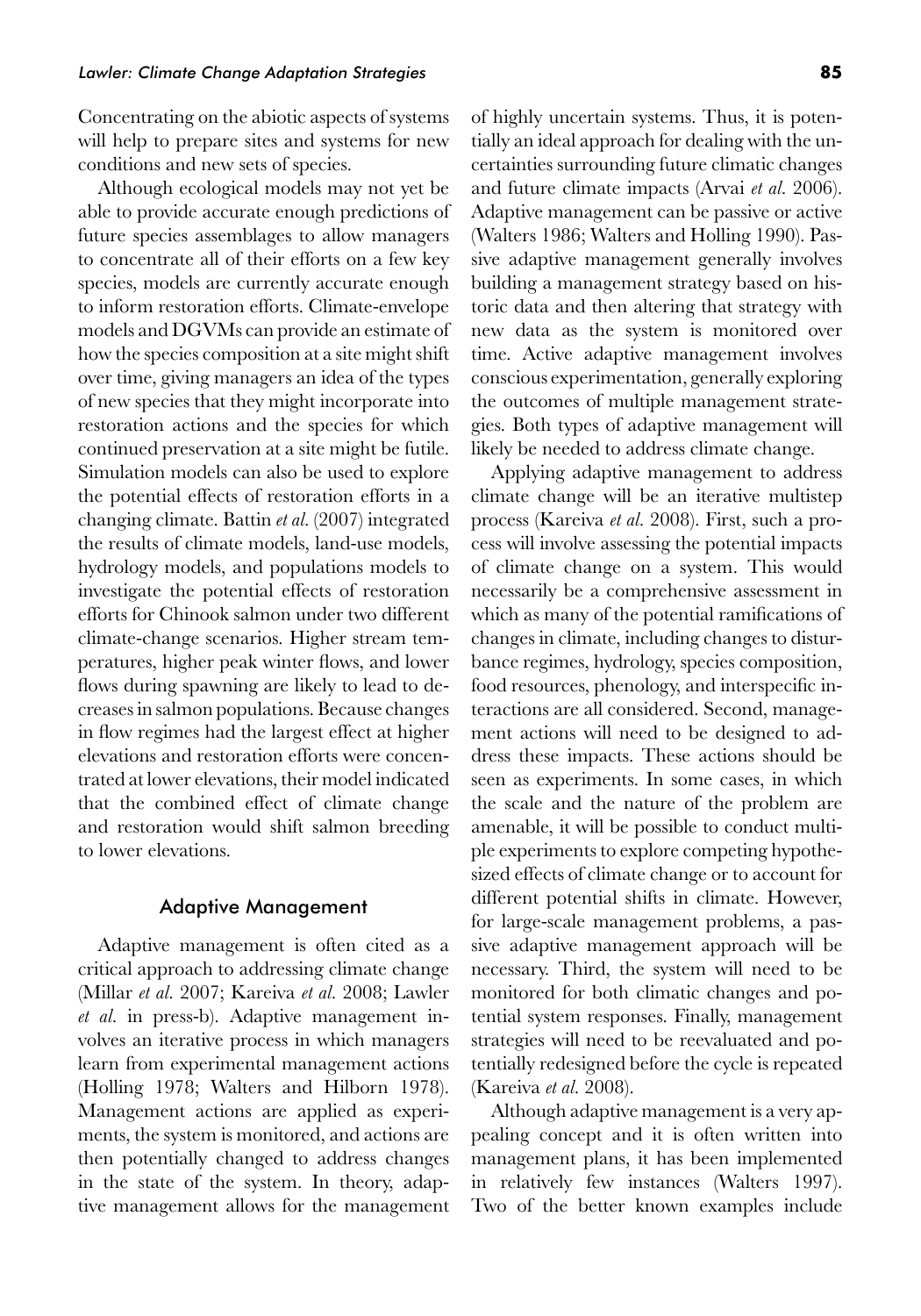water management in the Florida Everglades (Walters *et al.* 1992) and the management of flows for the Glenn Canyon Dam (National Research Council 1999). Some of the barriers to successfully implementing adaptive management include the lack of institutional flexibility and capacity, the perceived risks of failure, high degrees of uncertainty, and large spatial and long temporal scales of management (Gregory *et al.* 2006). All of these factors will challenge adaptive management as a tool to address climate change. Nonetheless, it is still likely to be one of the best tools managers and scientists have to address climate change and to learn about its effects.

#### **Translocations**

Even with increased connectivity between protected areas, some species will need to be moved to prevent extinction. Species with limited dispersal abilities and small, isolated ranges may have trouble tracking shifting habitats or may be left without suitable habitat altogether. For at least some of these species, translocations may be the only solution (Bartlein *et al.* 1997; Honnay *et al.* 2002). Although recommendations for translocation are not new (Peters and Darling 1985; Orians 1993), conservation biologists have generally been reluctant to tackle the issue of the purposeful movement of species outside of their known native range. Such translocations raise critical ecological and ethical questions that will need to be addressed before attempts to relocate species are made (Hunter 2007; McLachlan *et al.* 2007).

Given the impacts that invasive species have on ecological and economic systems, translocations may have costly ramifications even if well researched, planned, and executed. McLachlan *et al*. (2007) discuss two of the basic barriers to implementing translocations. First, it is difficult to predict which potential candidates for translocation will potentially become invasive. Although research on invasive species has produced some information about common traits of invasive species, in general, even

with this information, predicting invasion is difficult. Second, determining where to transplant species requires an understanding of how environments will change in the future and what new areas will provide suitable habitat. As discussed earlier in the chapter, projections of future climatic conditions and ecological forecasts based on those projections are still relatively uncertain. To be useful for assessing potential sites for translocations, these projections and forecasts will need to incorporate these uncertainties. Given these potential barriers to implementing translocations, a framework for assessing the feasibility of, and risks associated with, a given translocation is essential.

Hoegh Guldberg *et al.* (2008) recently proposed just such a framework (Fig. 2). Their proposed framework involves several basic questions and management options. The first question asks what the risk of extinction or population decline is likely to be under future projected climates. If the risk is low, assisted migration is not likely to be needed. If the risk is moderate, the authors suggest enhancing resilience by increasing landscape connectivity, reducing non-climate-related threats, and increasing genetic diversity. If the risk is high, one asks whether translocation and establishment is technically possible (the second question in the framework). If not, actions may still be taken to help create suitable habitat in new areas in hopes that organisms will get there on there own. If translocation is possible, one asks the third question—whether the benefits of a translocation outweigh the potential ecological and socioeconomic costs. If the benefits outweigh the costs, translocations can be undertaken.

## **Specific Recommendations for Addressing Climate Change**

The strategies discussed in the preceding sections are all basic concepts or general recommendations. Here, I provide a few examples of more specific actions that have been proposed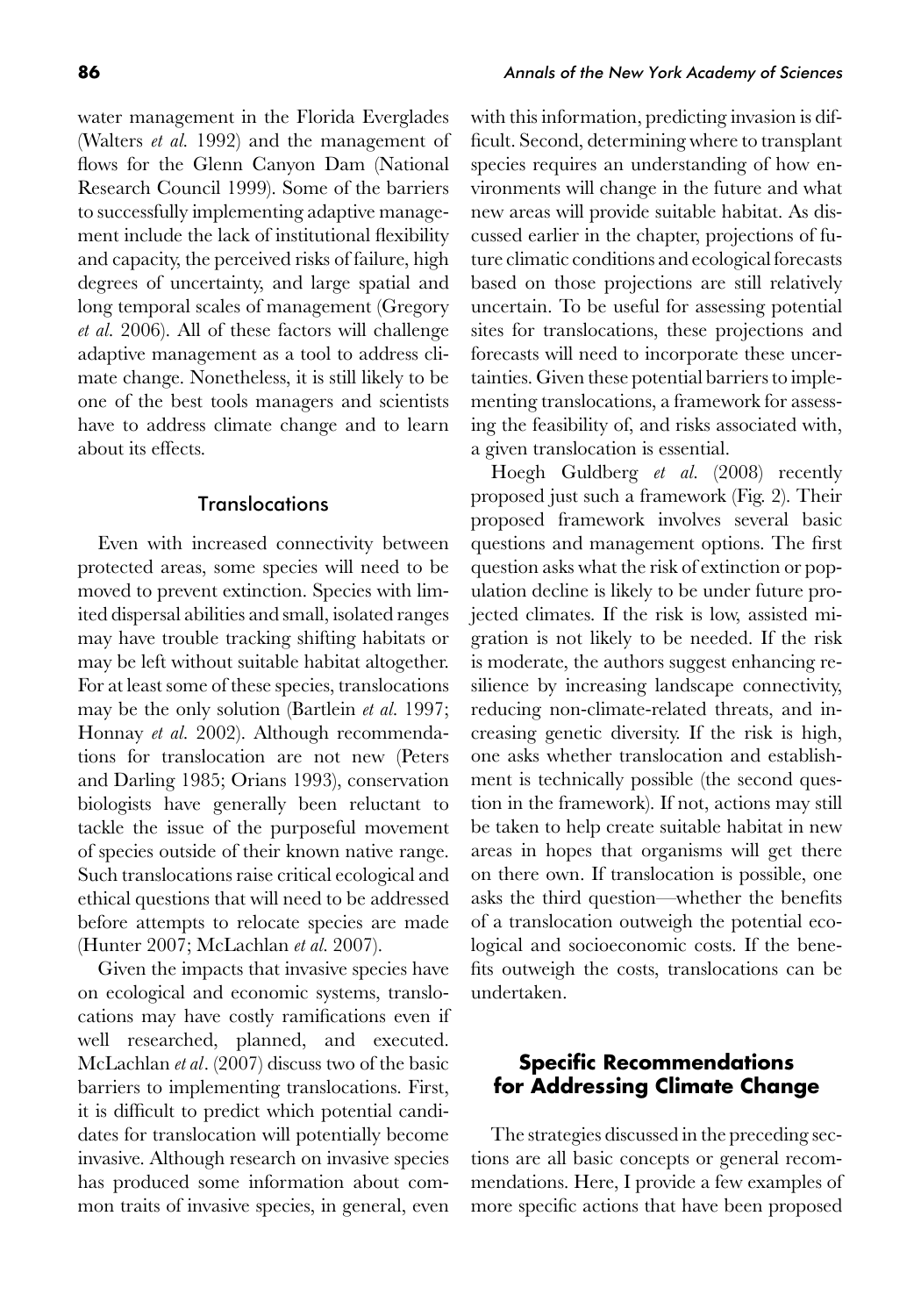

**Figure 2.** Framework for planning potential species translocations in a changing climate. [This figure was adapted with permission from Hoegh-Guldberg et al. (2008) and AAAS.]

for addressing climate change in freshwater, marine, and terrestrial systems.

## Freshwater Systems

In response to climate change, freshwater systems are expected to experience changes in temperature, flow, evaporation rates, water quality, and species composition (Frederick and Gleick 1999; Poff *et al.* 2002). In many montane systems, reduced snowpack and earlier spring melts will result in changes in the timing and intensity of spring and summer stream flows (Barnett *et al.* 2005; Milly *et al.* 2005). Wetlands, particularly those that are dependant on precipitation, are likely to be some of the most susceptible to climate change of all aquatic systems (Burkett and Keusler 2000; Winter 2000). Increased evaporation rates and

changes in temperature will result in reduced dissolved oxygen concentrations and changes in species composition.

Rising water temperatures will result in shifts in species distributions, including the potential loss of cold-water fish from some lower stream reaches and from other streams all together and expansions of the ranges of warm-water fish (Carpenter *et al.* 1992; Eaton and Scheller 1996). Riparian restoration has been proposed as one method to reduce stream temperatures and create cool water refugia (Palmer *et al.* 2008; Scott *et al.* 2008). Riparian restoration projects would also help to provide connectivity among some terrestrial systems. Protecting headwaters and identifying and protecting existing thermal refugia will also enhance the ability of cold-water fish to persist as temperatures rise (Hansen *et al.* 2003).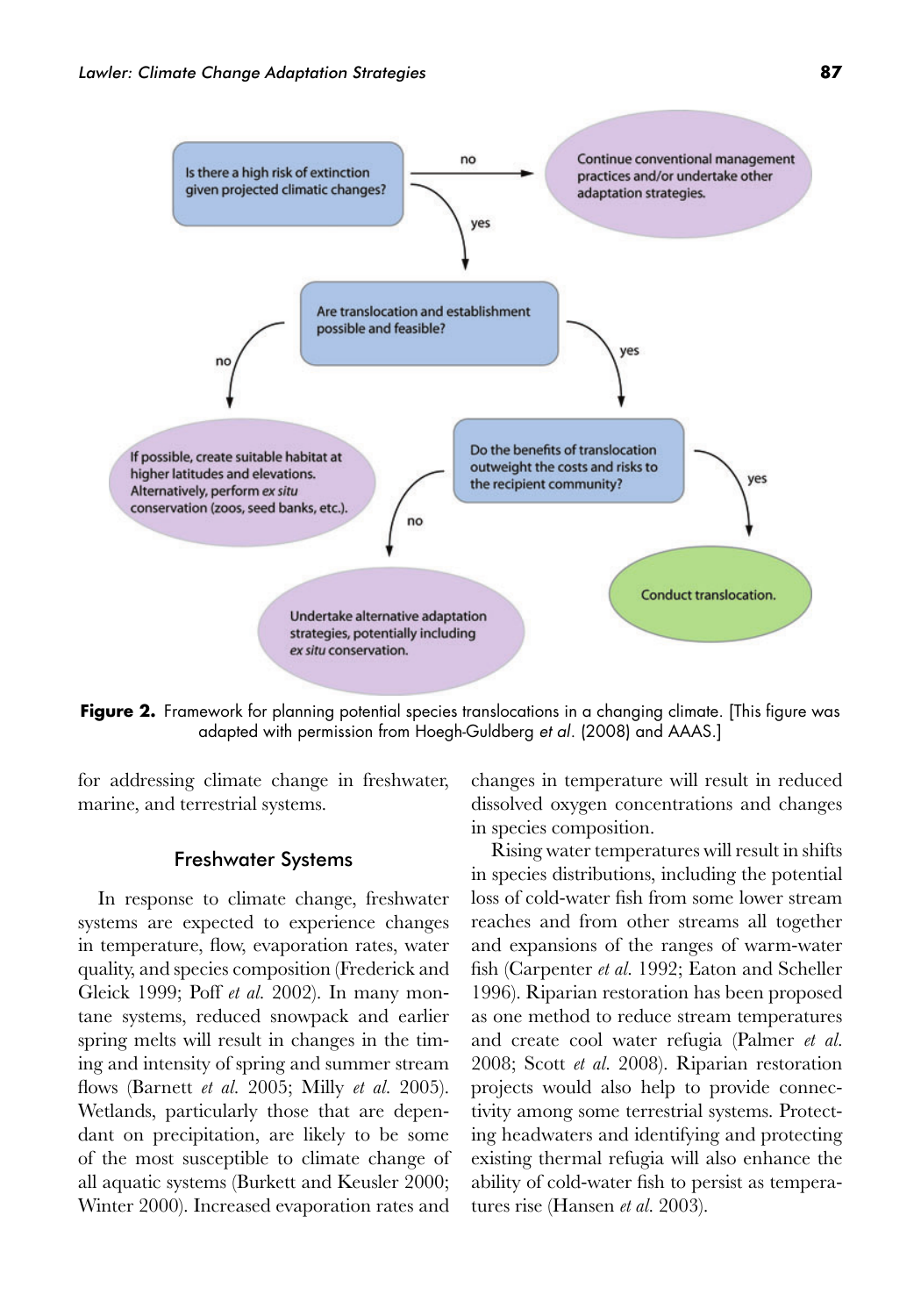A number of management actions have been suggested for dealing with increases and decreases in flows (Palmer 2008). Some of these include channel reconfiguration, dam removal or retrofit, floodplain restoration, dam-based flow management, and bank stabilization. For example, creating wetlands and off-channel basins for water storage during times of extreme flows may prevent excess water from reaching reservoirs and reduce downstream flows (Palmer *et al.* 2008). The removal of sediment from reservoirs may also increase water storage capacity in the short term (Palmer *et al.* 2008). Water releases from dams and transporting fish may be necessary short-term solutions in times of drought or extreme low flows (Palmer 2008). Finally, reducing water extraction will be a key, although controversial, approach to maintaining flows (Hansen *et al.* 2003).

## Marine Systems

Although marine systems are less studied than terrestrial systems and the Intergovernmental Panel on Climate Change (IPCC) has documented fewer significant biological changes in marine systems, many of those changes can be linked to climate change (Richardson and Poloczanska 2008). As in freshwater and terrestrial systems, species movements, phenological shifts, and physiological effects of climate change will have significant effects in marine systems (Perry *et al.* 2005; Portner and Knust 2007). Marine species and systems, however, face an additional challenge as increased  $CO<sub>2</sub>$  concentrations continue to acidify the oceans (Ruttimann 2006; Guinotte and Fabry 2008).

Increasing ocean temperatures have resulted in the bleaching of corals around the world. A number of specific adaptation strategies have been proposed to address the loss of corals (Hansen *et al.* 2003). One such strategy involves the reduction of synergistic stressors such as high irradiance. Shading and water disruption (with sprinklers) are two methods that are being explored to reduce irradiance during periods of elevated water temperatures. Another approach to protecting coral reefs involves identifying resistant and resilient coral populations that are less susceptible to higher temperatures (Hansen *et al.* 2003; West and Salm 2003). These populations may be able to recolonize bleached reefs, or may be transplanted in attempts to restore damaged reefs.

As in other systems, reducing other threats to species or ecosystems will likely enhance the resilience of marine systems. Reducing fishing pressure and damaging fishing techniques such as dynamite and cyanide fishing will increase the resilience of fish stocks and reefs (Hansen *et al.* 2003). Reducing nutrient pollution will likely reduce the frequency and extent of harmful algal blooms that are a combined result of increased nutrients and increased ocean temperatures (Mudie *et al.* 2002). Decreasing loading of nutrients and other pollutants will require changing land-use practices in coastal watersheds and in many cases over much larger areas (Hansen *et al.* 2003).

## Terrestrial Systems

A common recommendation for enhancing the adaptive capacity of terrestrial systems, particularly forested systems, is to broaden the genetic variability and the species diversity of managed sites (Harris *et al.* 2006; Millar *et al.* 2007). Instead of using seed or individuals from local or even regional populations, it may be advantageous to maximize the genetic diversity at a restoration or reintroduction site by taking genetic material from a broader range of locations within a species, range.

Many researchers have called for aggressive forest-management practices to address climate change in forested systems. For example, widely spaced thinning and shelterwood cuts may allow forest stands to withstand increased insect outbreaks and fires (Dale *et al.* 2001; Joyce *et al.* 2008). Prescribed burning can be used to reduce fuel loads, and hence the risk of catastrophic fire (Spittlehouse and Stewart 2003; Scott *et al.* 2008). Furthermore, aggressive site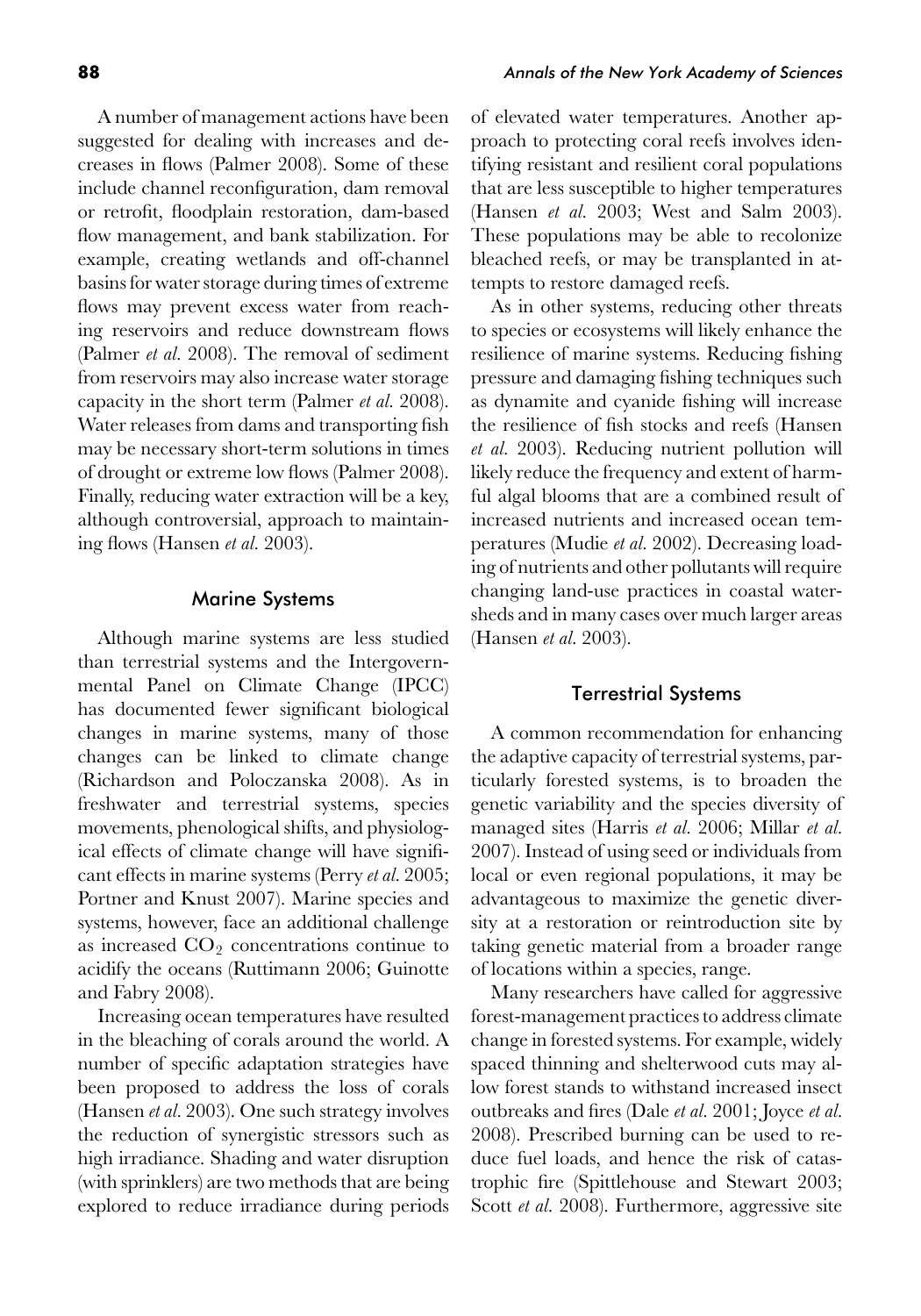preparation has been proposed to enhance regeneration after disturbances (Spittlehouse and Stewart 2003).

Manipulative management strategies have been suggested for other systems as well. For example, moderate grazing has been proposed to increase the hydroperiod in vernal pools threatened by increasing temperatures and decreasing precipitation (Pyke and Marty 2005). The placement of snow fences has been proposed to increase snow pack in areas where sensitive alpine plant communities are threatened by reduced snowpack (Hansen *et al.* 2003). For a wide variety of systems, invasions by nonnative species may be minimized through vigilance, early detection, and aggressive removal (Hansen *et al.* 2003; Baron *et al.* 2008).

## **New Perspectives**

None of the general or specific strategies mentioned here is new. For example, even translocations are not without historic analogs. Reintroductions are merely translocations within the historic range of a species. Furthermore, the introduction of species for biological control should, theoretically, evoke a similar set of precautions that need to be taken when species are moved to address climate change. In fact, most of the general adaptation strategies and many of the specific actions described earlier are the basic accepted strategies for protecting biodiversity in general. How, then, will management need to change in the face of climate change?

Although many of the traditional strategies for protecting biodiversity will be critical for addressing climate change, applying these strategies will require a new perspective. Thus, most of the necessary change in management will revolve around how established strategies are applied. For example, as discussed earlier in the chapter, restoration will be a critical tool for addressing climate change. However, successful restoration in a changing climate will require largely abandoning historic conditions and managing for dynamic processes and communities. Other shifts in perspectives that will be required to address climate change include broadening the scale of management, engaging in scenario-based planning and management, and embracing triage as a necessary tool.

#### Scale

Effectively managing resources in a changing climate will require taking a broader spatial and temporal perspective (Franklin *et al.* 1992; Scott *et al.* 2002; Welch 2005; U.S. Envioronmental Protection Agency 2008). Instead of considering a population, community, or ecosystem in isolation, it will be essential to manage these within a regional or even continental context. For example, it will be necessary to consider the relative location of a population within the geographic range of the species and to coordinate the management of that population with others throughout the range. Given changes in climatic conditions, it may be necessary to abandon efforts to manage a population at one edge of the species' range and to shift efforts to other populations elsewhere in the range. Because management strategies and practices will need to cross both land-ownership and political borders, they will require both intergovernmental and interagency coordination (Soto 2001; Hannah *et al.* 2002). In particular, some researchers have called for new administrative structures such as interagency teams or programs with a mandate to address climate change (Kareiva *et al.* 2008).

#### Scenario-Based Planning

The uncertainty inherent in future climatechange projections means that it will often be risky to manage for one anticipated future climate. Current practice often involves managing for a set goal, for example, a population size, a particular forest structure, an allowable sediment load, or a specific species composition. One or more strategies are then developed to attain that set goal. In certain climates, a given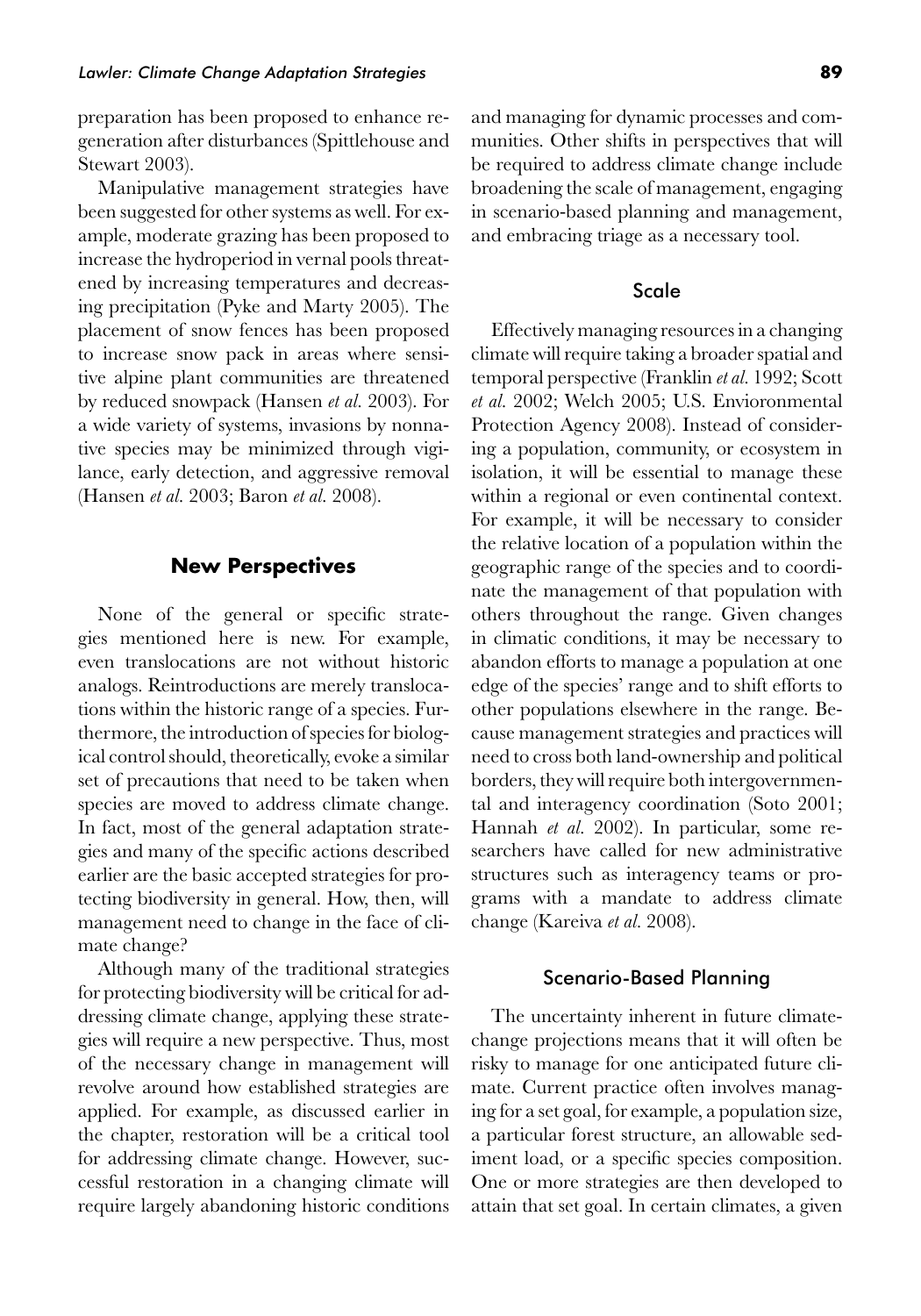goal may be unattainable. Climate change will force managers and planners to evaluate multiple potential scenarios of change for a given system and then to develop alternative management goals and strategies for those scenarios.

Scenario-based planning has its origins in military theory, and it has been used to explore planning strategies in a variety of disciplines when future conditions are uncertain (Peterson *et al.* 2003). The IPCC uses a scenario-based approach to exploring the range in potential future climates given different greenhouse-gas emissions scenarios (Nakicenovic *et al.* 2000). The different scenarios make different assumptions about human population growth, economic and social cooperation, advances and acceptance of new technologies, and consumption. Applying these scenarios results in different projected concentrations of greenhouse gasses, which, in turn, result in different degrees of warming and different changes in precipitation (IPCC 2007b). Alternative future scenarios have also been used to evaluate the impacts of alternative development strategies on biodiversity (White *et al.* 1997; Schumaker *et al.* 2004). In these studies, land-use scenarios were developed based on preferences for conservation and urban and suburban development. Models were then used to evaluate the potential impact of the different scenarios on population persistence.

Battin *et al.* (2007) explored the effects of two different climate-change scenarios and three different restoration scenarios on salmon populations. The two different climate scenarios were projected to increase peak flows during the salmon incubation period by 7% and 28%, respectively. The six different scenario combinations resulted in different changes in population size, ranging from a 40% decrease to a 19% increase, depending on the scenario. This study illustrates how different management actions will have different impacts, depending on the way climate changes in the future. Nonetheless, it also demonstrates the possibility of identifying management options that yield benefits across all scenarios—in other words, "robust" options. Regardless of which climate scenario was applied by Battin *et al*. (2007), restoration and protection of lowland salmon habitats yielded significant benefits. Attempting to identify these robust management options may prove more fruitful than trying to determine an optimal management strategy.

Scenario planning can be incorporated into adaptive management to help managers address climate change. Whereas a more traditional approach to active adaptive management might involve simultaneously testing several alternative management strategies to attain a set goal, active adaptive management for climate change will require testing several different management strategies designed to attain different goals under different climatechange scenarios. Developing the different scenarios and goals will require knowledge of the range of plausible future climate-change projections and some estimate of how those different climatic changes will affect the system or species in question. This type of scenariobased approach will require managers to think in parallel, in essence, planning for a system with several potential future states.

## **Triage**

Given the relative scarcity of funding for conservation and management of natural resources, prioritizing management needs is already an integral part of the organizationwide planning of most government agencies and environmental nongovernmental organizations. Climate change will likely stretch those funding resources even thinner. With many systems, species, and sites requiring active adaptive management to address climate change, managers and planners will have to make difficult decisions about where to allocate funds and efforts. In many cases, we will have to choose which populations, and perhaps even species, to let go extinct. As the ecological effects of climate change grow in magnitude in response to more rapid changes in climate and disturbance regimes, triage will likely become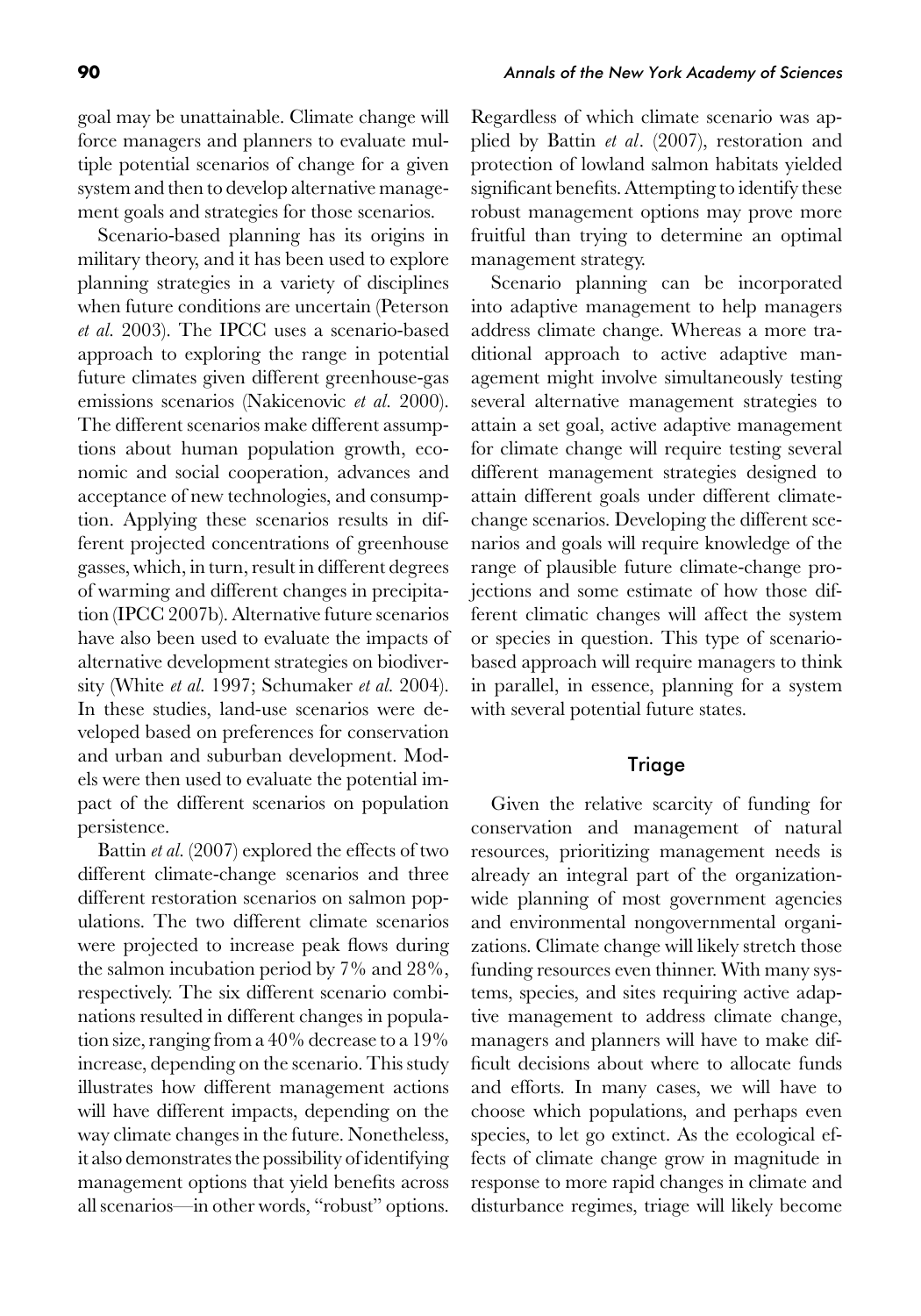Medical triage

| Expectant/Deceased    | Reduce suffering and<br>observe          | Impacts can not be<br>addressed with<br>current resources | Observe and learn<br>from changes      |
|-----------------------|------------------------------------------|-----------------------------------------------------------|----------------------------------------|
| Critical              | Immediate treatment                      | Impacts are critical<br>but managable                     | Immediate action                       |
| Stable                | Observe and treat<br>as soon as possible | Severe impacts                                            | Act as soon as<br>possible             |
| <b>Minor injuries</b> | Treat when possible<br>or discharge      | Low impact                                                | Act when resources<br>become available |

Triage for ecosystems and species in a changing climate

**Figure 3.** Triage classification schemes for medical emergencies and for managing ecosystems and species in a changing climate.

an integral part of higher-level planning and management.

Triage—from the French verb *trier,* to sort is a method of prioritization developed for treating patients in emergency situations. Priority for treatment is based on the severity of the injuries and the potential for survival. There are generally four basic triage classifications: deceased or expectant, critical, severe, and minor. Patients in each of these categories receive a different treatment (Fig. 3). Applying triage to conservation and management decisions is not a popular topic, and as such, has received relatively little attention. There are both ethical and ecological reasons that triage is a bitter pill for both conservationists and conservation biologists to swallow (Kareiva and Levin 2003). The loss of a population or a species may have massive implications for the functioning of an ecosystem in some cases or very little effect on a system in others.

A simple triage system for addressing climate change would provide a classification based on severity that paralleled the medical classification (Fig. 3). Some systems, species, or sites will likely undergo such substantial changes that they will be beyond managing with the available resources. Others will need to be managed immediately and constantly, but such management will be feasible. Still others will need to be managed but might be able to wait a few years if they are closely monitored. Finally, the rest of the species and systems will either require no management or will require some management in the future, but won't be lost if action isn't taken soon. These systems and species can be monitored if resources are available.

Medical triage approaches are often modified to address specific situations. For example, in a widespread emergency, if some of the injured include members of the medical profession, those doctors or nurses may receive a higher priority, even if they have relatively minor injuries, due to their value to the emergency response effort. A triage system for addressing climate change could likewise take the relative importance of species or ecosystems into account (Fig. 4). Rare species or systems, or highly valued species might be deemed of higher priority even if the severity of climate impact was projected to be relatively low. Species with high interaction strengths, particularly ecosystem engineers and keystone species, might, for example, receive higher priorities than other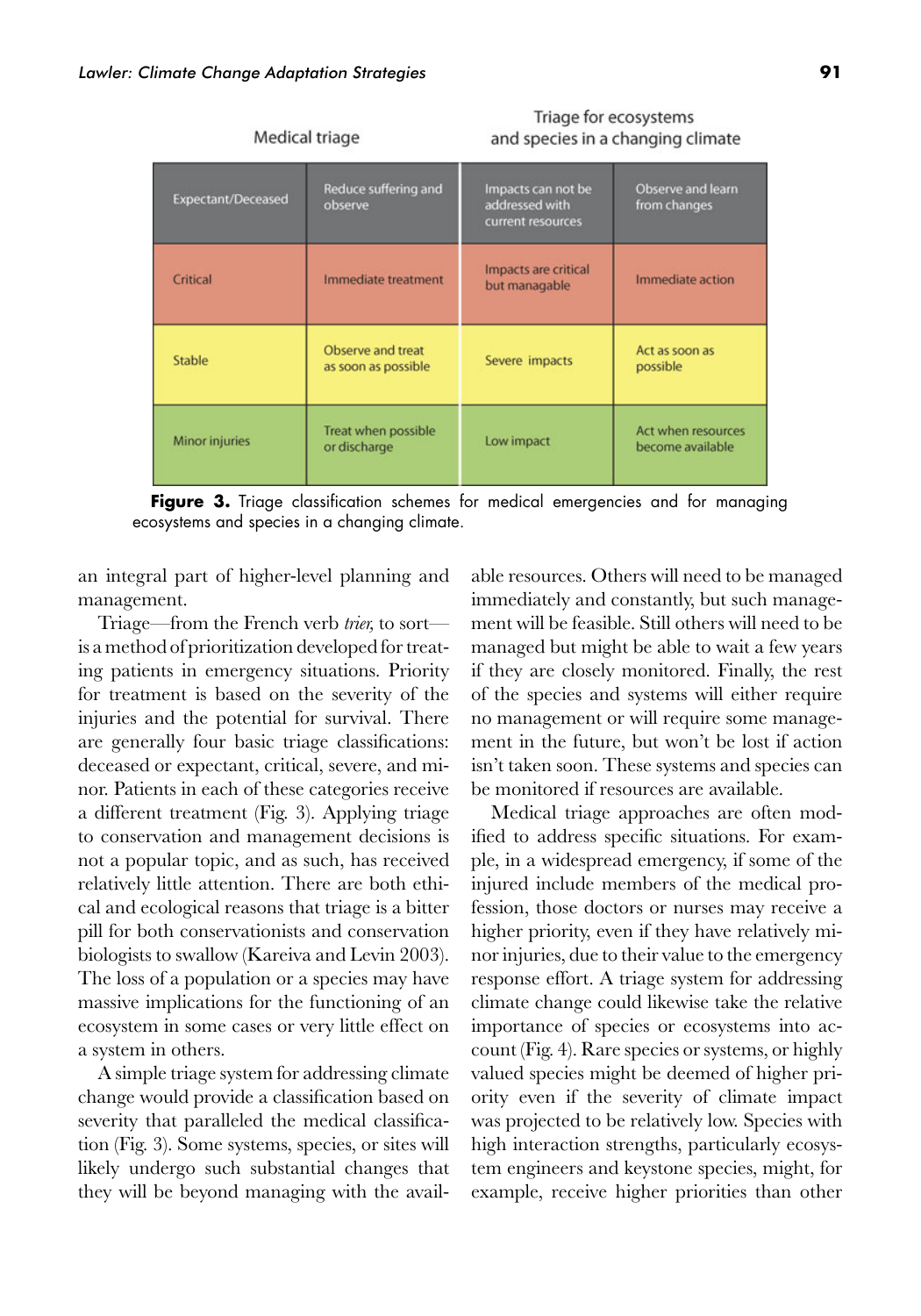

**Figure 4.** Triage classification for managing natural resources in a changing climate that accounts for both the severity of the climate threat and the value of the resource. The classification presented here is just one of a many potential manifestations of such a classification.

species. For example, beaver have the ability to alter hydrological systems in ways that may buffer streams from the effects of reduced snowpack and earlier spring runoff events. Thus, even if beaver are not likely to be highly affected by climate change, it may be wise to ensure the resilience of beaver populations in some systems for the benefit of the system as a whole. Systems and species that provide critical ecosystem services (again, beaver are a good example for services such as flood control and trout) might also be given higher priorities. There are clearly other ways to evaluate species and ecosystems that go beyond ecological impact. For example, the loss of a species may have little impact ecologically, but a large impact socially or economically (Ruckelshaus *et al.* 2003). Here again the concept of ecosystem services may be able to play a key role in prioritization and triage in the face of climate change.

# **Future Research Directions**

The vast majority of recommendations for future research involve better understanding how species and systems will respond to climate change (Peters and Darling 1985; Kappelle *et al.* 1999; Noss 2001; Schlesinger*et al.* 2001; Hulme 2005; Root and Schneider 2006). Although such an understanding is clearly important, directing the bulk of our research efforts to this goal will likely produce far too little, much too late. Because responses to climate change will be species and system specific, we will likely discover few new generalities that will allow us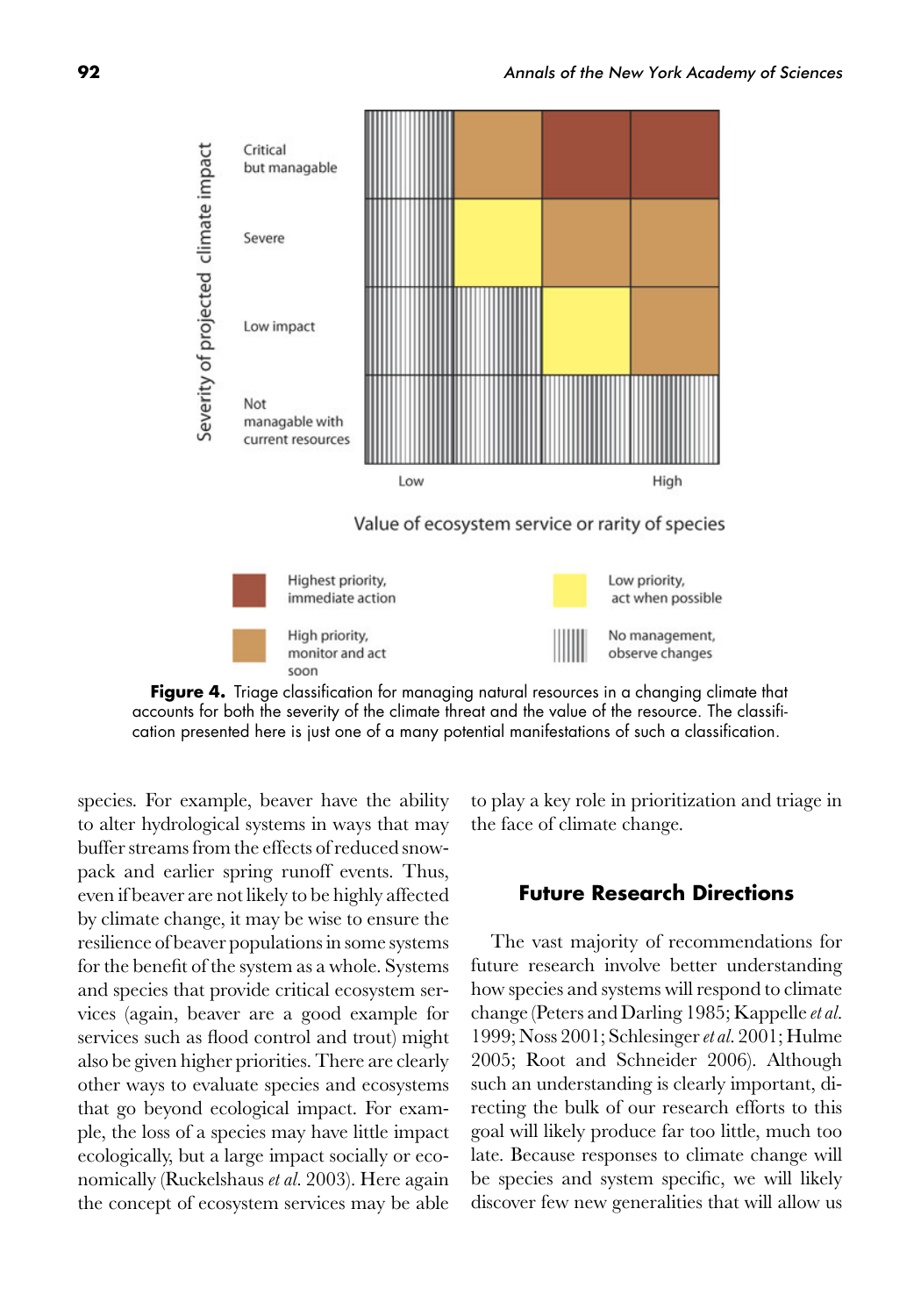to develop widely applicable adaptation strategies. Arguably, many of these generalities are already known (e.g., species will move in response to climate change, changes in phenology will decouple ecological systems). Instead of solely attempting to document system- and species-specific responses to climate change, to successfully address the challenge of how to respond to these changes, research efforts will need to have a much more applied focus.

Because understanding how each species and system will respond to climate change is not feasible, perhaps the most critical task for researchers is to determine which, if any, of the general concepts and basic prescriptions for adaptation will work and where and how they will work best. With respect to conservation planning, we should be asking whether aligning reserves along latitudinal or elevational gradients, connecting reserves with stepping stones, and expanding the bioclimatic footprint of reserves will provide more protection than merely increasing the number or size of reserves. With respect to removing other threats and environmental stresses, we will need to determine which existing threats and stresses will have the strongest synergistic interactions with rising temperatures and changing precipitation regimes.

Many of the general adaptation strategies focus on managing systems and landscapes to either lessen the impacts of climate change or to allow species to move in response to climate change. Fewer strategies are aimed at increasing the potential for evolution in the face of climate change. For many long-lived species, evolution will not be an option. Others, however, may be able to evolve in response to warmer temperatures, wetter or drier conditions, or changing habitats. Which populations and which species will have more evolutionary potential? How can we promote evolutionary potential through restoration, management, and conservation planning?

Given the critical role that adaptive management is likely to play in addressing climate change, one of the most important research needs involves gaining a better understanding of how to implement adaptive management. What is the best way to explore multiple climate-change scenarios in an adaptive management setting? What will need to be monitored? How often will monitoring need to be done? There has long been a call for increasing the amount of adaptive management that is actually implemented. Implementing adaptive management in a changing climate will both allow us to learn more about the ecological effects of climate change and to provide flexible management approaches.

Assigning priorities will require an understanding of which systems and species will be most vulnerable to climate change. Assessments of climate-change vulnerability and potential impacts can provide that knowledge (Desanker and Justice 2001; Kareiva *et al.* 2008). Although there are many potential approaches to developing a vulnerability assessment for climate change, any assessment would need to include at least two basic elements: (1) a measure of inherent sensitivity, and (2) projections of how and where climate will change. Additionally, a vulnerability assessment might include estimates of the adaptive capacity of a system, species, management agency, or society in general (McClanahan *et al.* 2008). Measures of inherent sensitivity can be taken from the literature, although, for many species and systems there is still little knowledge about their sensitivities to changes in temperature or precipitation. The vulnerability of individual species could be determined by factors such as physiology, specific habitat requirements, interspecific dependencies, dispersal ability, and population dynamics and location. An assessment of ecosystem vulnerability would include factors such as hydrologic or fire sensitivities, component–species sensitivities, and vulnerability to sea-level rise.

Determining where the largest climatic changes are likely to occur will require finescale predictions of future climate. There are several methods that take local climatic conditions and topographic variation into account to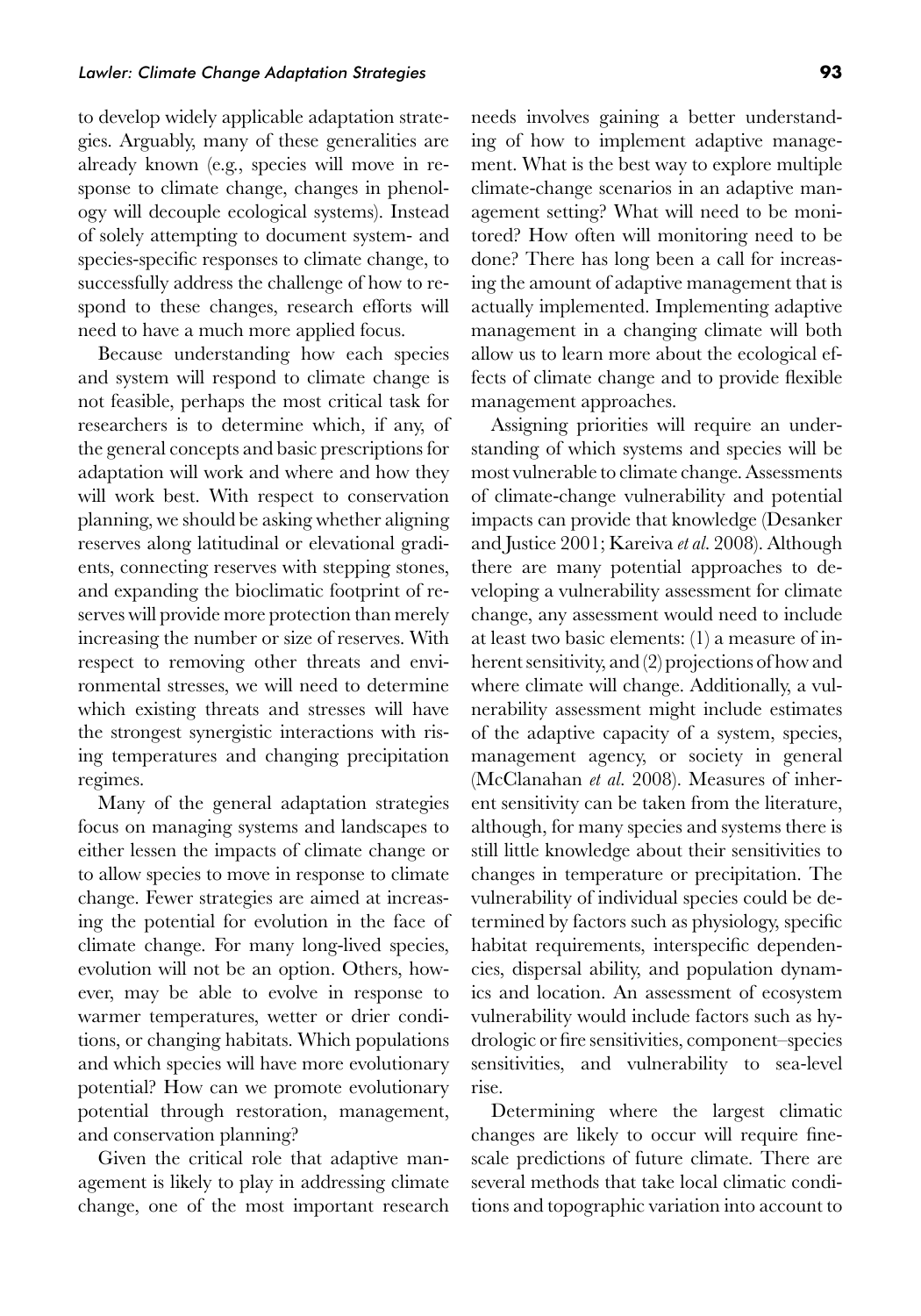derive finer resolution climate data from coarse resolution general circulation model (GCM) projections (Wilby *et al.* 1998). Because of the variability across GCM projections, it will be necessary to assess potential future climatic changes based on a range of different climatechange projections. In addition to assessing climatic change, it will often be necessary to assess where potential climate-driven changes in disturbance regimes, the structure of vegetation, and species composition will be the greatest. Hydrological models can be used to generate predicted changes in hydrology (de Wit and Stankiewicz 2006), and fire models can be used to project changes in fire frequency, size, and severity (McKenzie *et al.* 2004). DGVMs can be used to generate predicted shifts in basic vegetation types corresponding to general habitat types (Bachelet *et al.* 2001; Cramer *et al.* 2001) and climate-envelope models can be used to assess how particular, sensitive species will likely respond to climate change or where changes in flora or fauna might be the greatest (Thuiller *et al.* 2005; Lawler *et al.* in pressa). Ideally, these species distribution models should take species dispersal abilities and landscape patterns into account to determine how species will move and where greenways and habitat corridors might be placed to enhance movement.

Finally, understanding how climate change will affect ecosystem services will be critical for setting priorities, conducting triage, and designing restoration projects. As discussed earlier in this chapter, assigning limited resources to a large number of potential management projects in an efficient way will require prioritizing those projects based on both the severity of potential climate impacts and the values of the systems, species, or populations. The concept of ecosystem services is one such valuation approach. Moving from species-based restoration to a concentration on restoring ecosystem functioning and ecosystem processes will also be aided by the concept of ecosystem services, and will require an understanding of how ecosystem services will be affected by climate change.

# **Conclusions**

Managers already have many of the tools necessary to address climate change. The vast majority of these tools are those recommended for protecting biodiversity and managing natural resources in general. What is needed in the face of climate change is a new perspective. Each of these tools—enhancing connectivity, restoration, translocations—will need to be applied in light of the fact that disturbance regimes and ecosystems will change and species and pathogens will move. This new perspective will require expanding the spatial and temporal scale of management and planning. It will require restoring ecosystem functioning and managing for ecosystem services instead of species composition. It will include active adaptive management using scenariobased approaches. And, it will involve prioritization, and as climatic impacts become more acute, triage to determine which species and which ecosystem processes we will save.

## **Acknowledgments**

I thank Molly Cross, Peter Kareiva, and Lara Hansen for stimulating discussions that helped shape the paper. Molly Cross, Evan Girvetz, Peter Kareiva, and Bill Schlesinger provided helpful suggestions for improving earlier drafts.

## **Conflicts of Interest**

The author declares no conflicts of interest.

# **References**

- Araújo, M.B., M. Cabeza, et al. 2004. Would climate change drive species out of reserves? An assessment of existing reserve-selection methods. *Global Change Biol.* **10:** 1618–1626.
- Arvai, J., G. Bridge, *et al*. 2006. Adaptive management of the global climate problem: bridging the gap between climate research and climate policy. *Clim. Change* **78:** 217–225.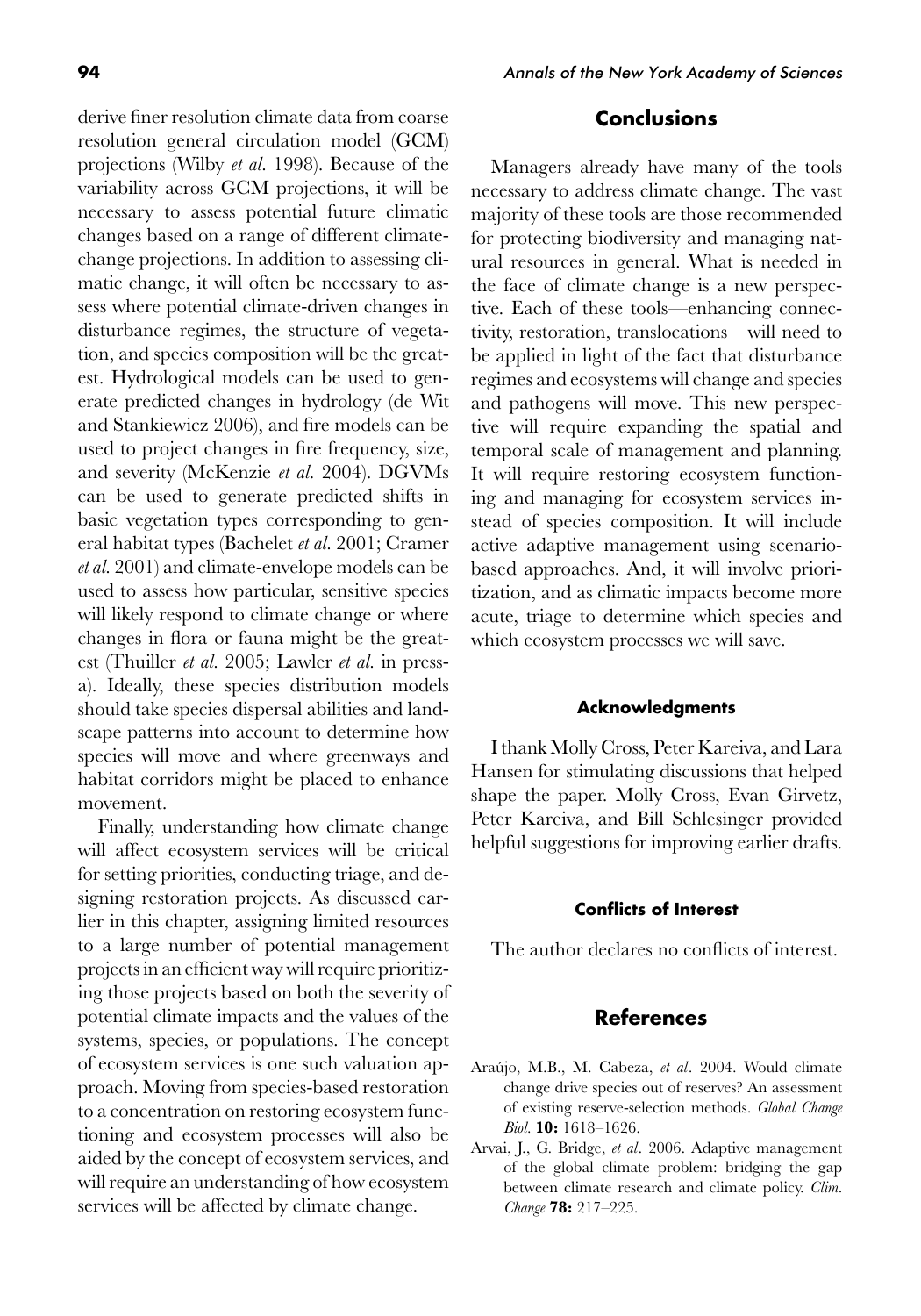#### Lawler: Climate Change Adaptation Strategies **95**

- Bachelet, D., R.P. Neilson, *et al*. 2003. Simulating past and future dynamics of natural ecosystems in the United States. *Global Biogeochem. Cycles* **17:** 1045–1066.
- Bachelet, D., R.P. Neilson, *et al*. 2001. Climate change effects on vegetation distribution and carbon budget in the United States. *Ecosystems* **4:** 164–185.
- Barnett, T.P., J.C. Adam, *et al*. 2005. Potential impacts of a warming climate on water availability in snowdominated regions. **438:** 303–309.
- Baron, J.S., C.D. Allen, *et al*. 2008. National Parks. In *Preliminary Review of Adaptation Options for Climate-Sensitive Ecosystems and Resources. A Report by the U.S. Climate Change Science Program and the Subcommittee on Global Change Research*. S.H. Julius & J.M. West, Eds.: 4-1– 4-68. U.S. Environmental Protection Agency. Washington, DC.
- Bartlein, P.J., C.Whitlock, *et al*. 1997. Future climate in the Yellowstone National Park Region and its potential impact on vegetation. *Conserv. Biol.* **11:** 782–792.
- Battin, J., M.W. Wiley, *et al*. 2007. Projected impacts of climate change on salmon habitat restoration. *Proc. Natl. Acad. Sci. USA* **104:** 6720–6725.
- Beebee, T.J.C. 1995. Amphibian breeding and climate. *Nature* **374:** 219–220.
- Brown, J.L., S.H. Li, *et al*. 1999. Long-term trend toward earlier breeding in an American bird: a response to global warming? *Proc. Natl. Acad. Sci. USA* **96:** 5565– 5569.
- Brubaker, L. 1989. Vegetation history and anticipating future vegetation change. In *Ecosystem Management for Parks and Wilderness*. J.K. Agee & D.R. Johnson, Eds.: 41–61. University of Washington Press. Seattle, WA.
- Burkett, V. & J. Keusler. 2000. Climate change: potential impacts and interactions in wetlands of the United States. *J. Am. Water Resour. Assoc.* **36:** 313–320.
- Burns, C.E., K.M. Johnston, *et al*. 2003. Global climate change and mammalian species diversity in U.S. national parks. *Proc. Natl. Acad. Sci. USA* **100:** 11474– 11477.
- Carpenter, S.R., S.G. Fisher, *et al*. 1992. Global change and freshwater systems. *Annu. Rev. Ecol. Syst.* **23:** 119– 139.
- Cayan, D.R. 2001. Changes in the onset of spring in the western United States. *Bull. Am. Meteorol. Soc.* **82:** 399.
- Cramer, W., A. Bondeau, *et al*. 2001. Global response of terrestrial ecosystem structure and function to CO2 and climate change: results from six dynamic global vegetation models. *Global Change Biol.* **7:** 357– 373.
- Crick, H.Q.P. & T.H. Sparks. 1999. Climate related to egg-laying trends. *Nature* **399:** 423–424.
- Dale, V.H., L.A. Joyce, *et al*. 2001. Climate change and forest disturbances. *Bioscience* **51:** 723–734.
- Davis, M.B. & R.G. Shaw. 2001. Range shifts and adaptive responses to quaternary climate change. *Science* **292:** 673–679.
- de Wit, M. & J. Stankiewicz. 2006. Changes in surface water supply across Africa with predicted climate change. *Science* **311:** 1917–1921.
- Desanker, P.V. & C.O. Justice. 2001. Africa and global climate change: critical issues and suggestions for further research and integrated assessment modeling. *Clim. Res.* **17:** 93–103.
- Dukes, J.S. & H.A. Mooney. 1999. Does global change increase the success of biological invaders? *Trends Ecol. Evol.* **14:** 135–139.
- Eaton, G.E. & R.M. Scheller. 1996. Effects of climate warming on fish thermal habitat on streams in the United States. *Limnol. Oceanogr.* **41:** 1109–1115.
- Franklin, J.F., F.J. Swanson, *et al*. 1992. Effects of global climatic change on forests in northwestern North America. In *Global Warming and Biodiversity*. R.L. Peters & T.E. Lovejoy, Eds.: 244–254. Yale University Press. New Haven, CT.
- Frederick, K.D. & P.H. Gleick. 1999. *Water and Global Climate Change: Potential Impacts on U.S. Water Resources*. Pew Center on Global Climate Change. Arlington, VA.
- Gibbs, J.P. & A.R. Breisch. 2001. Climate warming and calling phenology of frogs near Ithaca, New York, 1900–1999. *Conserv. Biol.* **15:** 1175–1178.
- Gregory, R., D. Ohlson, *et al*. 2006. Deconstructing adaptive management: criteria for applications to environmental management. *Ecol. Appl.* **16:** 2411– 2425.
- Groisman, P.Y., R.W. Knight, *et al*. 2001. Heavy precipitation and high streamflow in the contiguous United States: trends in the twentieth century. *Bull. Am. Meteorol. Soc.* **82:** 219–246.
- Guinotte, J.M. & V.J. Fabry. 2008. Ocean acidification and its potential effects on marine ecosystems. *Ann. N. Y. Acad. Sci.* **1134:** 320–342.
- Halpin, P.N. 1997. Global climate change and naturalarea protection: management responses and research directions. *Ecol. Appl.* **7:** 828–843.
- Hannah, L. 2008. Protected areas and climate change. *Ann. N. Y. Acad. Sci.* **1134:** 201–212.
- Hannah, L., G.F. Midgley, *et al*. 2007. Protected area needs in a changing climate. *Front. Ecol. Environ.* **5:** 131–138.
- Hannah, L., G.F. Midgley, *et al*. 2002. Climate changeintegrated conservation strategies. *Global Ecol. Biogeogr.* **11:** 485–495.
- Hansen, L.J., J.L. Biringer, *et al*. 2003. *Buying Time: A User's Manual for Building Resistance and Resilience to Climate Change*. World Wildlife Fund, http://assets.panda. org/downloads/buyingtime.pdf, (last accessed August 18, 2008).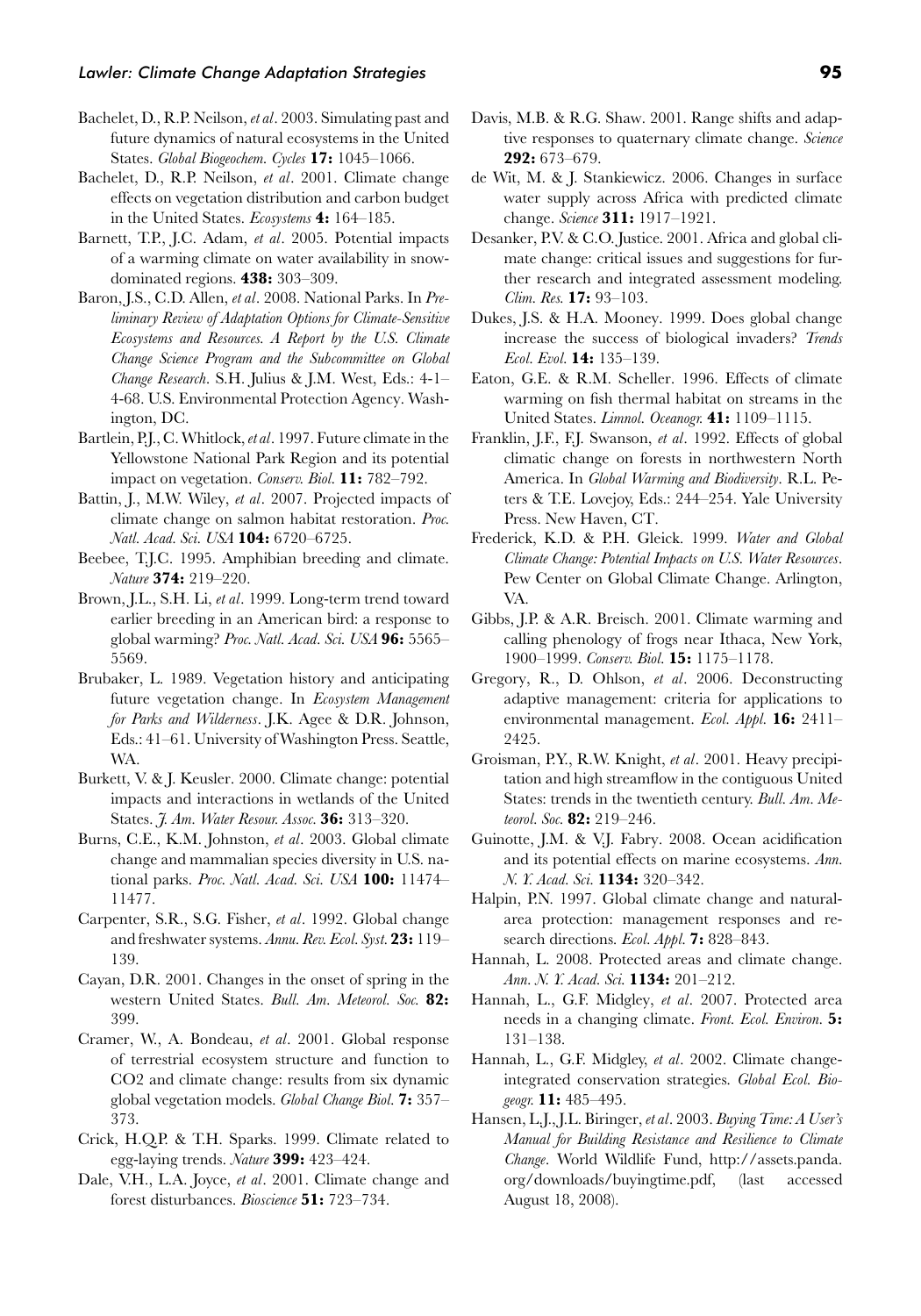- Harris, J.A., R.J. Hobbs, *et al*. 2006. Ecological restoration and global climate change. *Restoration Ecol.* **14:** 170– 176.
- Hartig, E.K., O. Grozev, *et al*. 1997. Climate change, agriculture and wetlands in eastern europe: vulnerability, adaptation and policy. *Clim. Change* **36:** 107–121.
- Hoang, A. 2001. Immune response to parasitism reduces resistance of *Drosophila melanogaster* to desiccation and starvation. *Evolution* **55:** 2353–2358.
- Hoegh-Guldberg, O., L. Hughes, *et al*. 2008. Assisted colonization and rapid climate change. *Science* **321:** 345–346.
- Holling, C.S. 1973. Resilience and stability of ecological systems. *Annu. Rev. Ecol. Syst.* **4:** 1–23.
- Holling, C.S. 1978. *Adaptive Environmental Assessment and Management*. Wiley. New York.
- Honnay, O., K. Verheyen, *et al*. 2002. Possible effects of habitat fragmentation and climate change on the range of forest plant species. *Ecol. Lett.* **5:** 525–530.
- Hulme, P.E. 2005. Adapting to climate change: is there scope for ecological management in the face of a global threat? *J. Appl. Ecol.* **42:** 784–794.
- Hunter, M.L. 2007. Climate change and moving species: furthering the debate on assisted colonization. *Conserv. Biol.* **21:** 1356–1358.
- IPCC. 2007a. *Climate Change 2007: Impacts, Adaptation and Vulnerability, Contribution of Working Group II to the Fourth Assessment Report of the Intergovernmental Panel on Climate Change*. Cambridge University Press. Cambridge.
- IPCC. 2007b. *Climate Change 2007: The Physical Science Basis. Contribution of Working Group I to the Fourth Assessment Report of the Intergovernmental Panel on Climate Change*. Cambridge University Press. Cambridge.
- Iverson, L.R., M.W. Schwartz, *et al*. 2004. Potential colonization of new available tree species habitat under climate change an analysis for five eastern US species. *Landscape Ecol.* **19:** 787–799.
- Joyce, L.A., G.M. Blate,*et al*. 2008. National forests. In *Preliminary Review of Adaptation Options for Climate-Sensitive Ecosystems and Resources. A Report by the U.S. Climate Change Science Program and the Subcommittee on Global Change Research*. S.H. Julius & J.M. West, Eds.: 3- 1 to 3-127. U.S. Environmental Protection Agency. Washington, DC.
- Kappelle, M., M.M.I. Van Vuuren, *et al*. 1999. Effects of climate change on biodiversity: a review and identification of key research issues. *Biodivers. Conserv.* **8:** 1383–1397.
- Kareiva, P., C. Enquist, *et al*. 2008. Synthesis and Conclusions. In: Preliminary review of adaptation options for climate-sensitive ecosystems and resources. In *A Report by the U.S. Climate Change Science Program and the Subcommittee on Global Change Research*. S.H. Julius & J.M. West, Eds.: 9-1 to 9-66. U.S. Environmental Protection Agency. Washington, DC.
- Kareiva, P. & S.A. Levin. 2003. *The Importance of Species: perspectives on Expendability and Triage*. Princeton University Press. Princeton, NJ.
- Kumaraguru, A.K. & F.W.H. Beamish. 1981. Lethal toxicity of permethrin (NRDC-143) to rainbow trout *Salmo gairdneri*, in relation to body weight and temperature. *Water Res.* **14:** 503–505.
- Lawler, J.J., S.L. Shafer, *et al*. Projected climate-induced faunal change in the western hemisphere. *Ecology* In Press-a.
- Lawler, J.J., T.H. Tear, *et al*. Resource management in a changing and uncertain climate. *Front. Ecol. Environ.* In Press-b.
- Lawler, J.J., D. White, *et al*. 2006. Predicting climateinduced range shifts: model differences and model reliability. *Global Change Biol.* **12:** 1568–1584.
- Lenoir, J., J.C. Gegout, *et al*. 2008. A significant upward shift in plant species optimum elevation during the 20th century. *Science* **320:** 1768–1771.
- McClanahan, T.R., J.E. Cinner, *et al*. 2008. Conservation action in a changing climate. *Conserv. Lett.* **1:** 53– 59.
- McCullough, D.A. 1999. A review and synthesis of effects of alterations to the water temperature regime on freshwater life stages of salmonids, with special reference to Chinook salmon. EPA 910-R-99-010, Prepared for the U.S. Environmental Protection Agency (EPA), Region 10, Seattle, WA.
- McKenzie, D., Z. Gedalof, *et al*. 2004. Climate change, wildfire, and conservation. *Conserv. Biol.* **18:** 890– 902.
- McLachlan, J.S., J.J. Hellmann, *et al*. 2007. A framework for debate of assisted migration in an era of climate change. *Conserv. Biol.* **21:** 297–302.
- Millar, C.I., N.L. Stephenson, *et al*. 2007. Climate Change and forests of the future: managing on the face of uncertainty. *Ecol. Appl.* **17:** 2145–2151.
- Milly, P.C.D., K.A. Dunne, *et al*. 2005. Global pattern of trends in streamflow and water availability in a changing climate. *Nature* **438:** 347–350.
- Mote, P.W. 2003. Trends in snow and water equivalent in the Pacific Northwest and their climatic causes. *Geophys. Res. Lett.* **30:** 1601–1604.
- Moyle, P.B. 2002. *Inland Fishes of California,* 2nd ed. University of California Press. Berkeley, CA.
- Mudie, P.J., A. Rochon, *et al*. 2002. Palynological records of red tide-producing species in Canada: past trends and implications for the future. *Palaeogeogr. Palaeoclimatol. Palaeoecol.* **180:** 159–186.
- Mulholland, P.J., G.R. Best, *et al*. 1997. Effects of climate change on freshwater ecosystems of the south-eastern United States and the gulf coast of Mexico. *Hydrol. Proces.* **11:** 949–970.
- Nakicenovic, N., J. Alcamo, *et al*. 2000. *Special Report on Emissions Scenarios. A Special Report of Working Group III*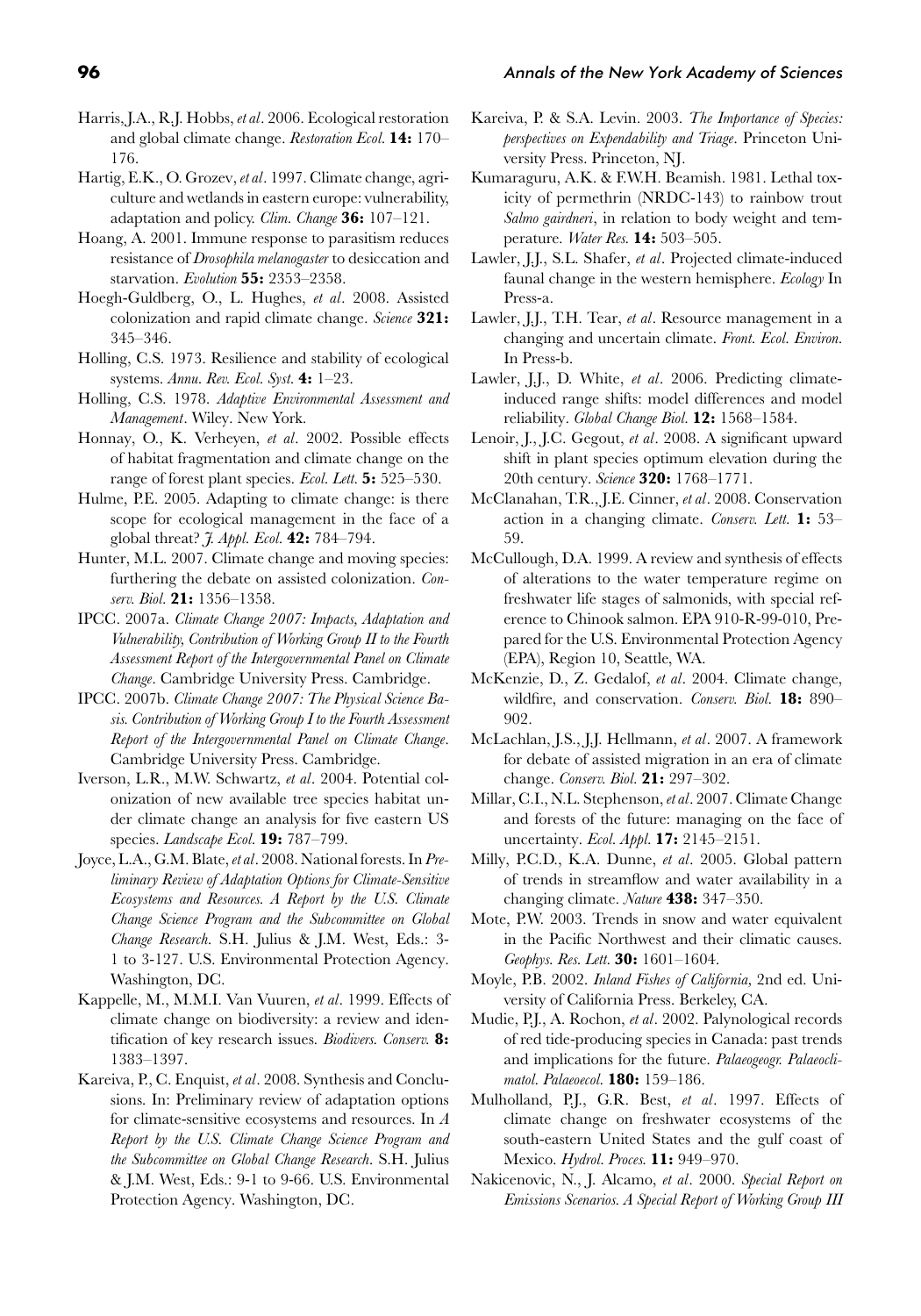*of the Intergovernmental Panel on Climate Change.* Cambridge University Press. Cambridge.

- National Research Council. 1999. *Downstream: Adaptive Management of the Glen Canyon Dam and the Colorado River Ecosystem*. National Academies Press. Washington, DC.
- Noss, R.F. 2001. Beyond Kyoto: forest management in a time of rapid climate change. *Conserv. Biol.* **15:** 578– 590.
- Orians, G.H. 1993. Policy implications of global climate change. In *Biotic Interactions and Global Change*. P.M. Kareiva, J.G. Kingsolver, *et al*., Eds.: 467–479. Sinauer Associates. Sunderland, MA.
- Palmer, M.A. 2008. Climate change and the world's river basins: anticipating management options. *Front. Ecol. Environ.* **6:** 81–89.
- Palmer, M.A., D. Lettenmaier, *et al*. 2008. Wild and scenic rivers. In: Preliminary review of adaptation options for climate-sensitive ecosystems and resources. In *A Report by the U.S. Climate Change Science Program and the Subcommittee on Global Change Research*. S.H. Julius & J.M. West, Eds.: 6-1–6-73. U.S. Environmental Protection Agency. Washington, DC.
- Parmesan, C. 2006. Ecological and evolutionary responses to recent climate change. *Annu. Rev. Ecol. Syst.* **37:** 637–669.
- Parmesan, C., N. Ryrholm, *et al*. 1999. Poleward shifts in geographical ranges of butterfly species associated with regional warming. *Nature* **399:** 579–583.
- Parmesan, C. & G. Yohe. 2003. A globally coherent fingerprint of climate change impacts across natural systems. *Nature* **421:** 37–42.
- Pearson, R.G. & T.P. Dawson. 2003. Predicting the impacts of climate change on the distribution of species: Are climate envelope models useful? *Global Ecol. Biogeogr.* **12:** 361–371.
- Pearson, R.G. & T.P. Dawson. 2005. Long-distance plant dispersal and habitat fragmentation: identifying conservation targets for spatial landscape planning under climate change. *Biol. Conserv.* **123:** 389–401.
- Perry, A.L., P.J. Low, *et al*. 2005. Climate change and distribution shifts in marine fishes. *Science* **308:** 1912– 1915.
- Peters, R.L. & J.D.S. Darling. 1985. The greenhouse effect and nature reserves. *Bioscience* **35:** 707–717.
- Peterson, C.H., R.T. Barber, *et al*. 2008. National Estuaries. In *Preliminary Review of Adaptation Options for Climate-Sensitive Ecosystems and Resources. A Report by the U.S. Climate Change Science Program and the Subcommittee on Global Change Research*. S.H. Julius & J.M. West, Eds.: 7-1–3-108. U.S. Environmental Protection Agency. Washington, DC.
- Peterson, G.D., G.S. Cumming, *et al*. 2003. Scenario planning: a tool for conservation in an uncertain world. *J. Soc. Conserv. Biol.* **17:** 358–366.
- Poff, N.L., M.M. Brinson, *et al*. 2002. *Aquatic Ecosystems and Global Climate Change: Potential Impacts on Inland Freshwater and Coastal Wetland Ecosystems in the United States*. Pew Center on Global Climate Change. Arlington, VA.
- Policy, H.W., H.B. Johnson, *et al*. 1993. Increase in C3 plant water-use efficiency and biomass over glacial to present  $CO_2$  concentrations. *Nature* **361:** 61– 64.
- Portner, H.O. & R. Knust. 2007. Climate change affects marine fishes through the oxygen limitation of thermal tolerance. *Science* **315:** 95–97.
- Pounds, J.A., M.P.L. Fogden, *et al*. 1999. Biological response to climate change on a tropical mountain. *Nature* **398:** 611–615.
- Pyke, C.R., S.J. Andelman, *et al*. 2005. Identifying priority areas for bioclimatic representation under climate change: a case study for Proteaceae in the Cape Floristic Region, South Africa. *Biol. Conserv.* **125:** 1– 9.
- Pyke, C.R. & D.T. Fischer. 2005. Selection of bioclimatically representative biological reserve systems under climate change. *Biol. Conserv.* **121:** 429–441.
- Pyke, C.R. & J. Marty. 2005. Cattle grazing mediates climate change impacts on ephemeral wetlands. *Conserv. Biol.* **19:** 1619–1625.
- Rahel, F.J. & J.D. Olden. 2008. Assessing the effects of climate change on aquatic invasive species. *Conserv. Biol.* **22:** 5221–5533.
- Richardson, A.J. & E.S. Poloczanska. 2008. Ocean science: under-resourced, under threat. *Science* **320:** 1294–1295.
- Rogers, C.E. & J.P. McCarty. 2000. Climate change and ecosystems of the Mid-Atlantic Region. *Clim. Res.* **14:** 235–244.
- Rohr, J.R. & B.D. Palmer. 2005. Aquatic herbicide exposure increases salamander desiccation risk eight months later in a terrestrial environment. *Environ. Toxicol. Chem.* **24:** 1253–1258.
- Root, T.L., J.T. Price, *et al*. 2003. Fingerprints of global warming on wild animals and plants. *Nature* **421:** 57–60.
- Root, T.L. & S.H. Schneider. 2006. Conservation and climate change: the challenges ahead. *Conserv. Biol.* **20:** 706–708.
- Ruckelshaus, M., P. McElhany, *et al*. 2003. Recovering species of concern: Are populations expendable? In *The Importance of Species: Perspectives on Expendability and Triage*. P. Kareiva & S.A. Levin, Eds.: 305–329. Princeton University Press. Princeton, NJ.
- Ruttimann, J. 2006. Oceanography: sick seas. *Nature* **442:** 978–980.
- Saxon, E., B. Baker, *et al*. 2005. Mapping environments at risk under different global climate change scenarios. *Ecol. Lett.* **8:** 53–60.